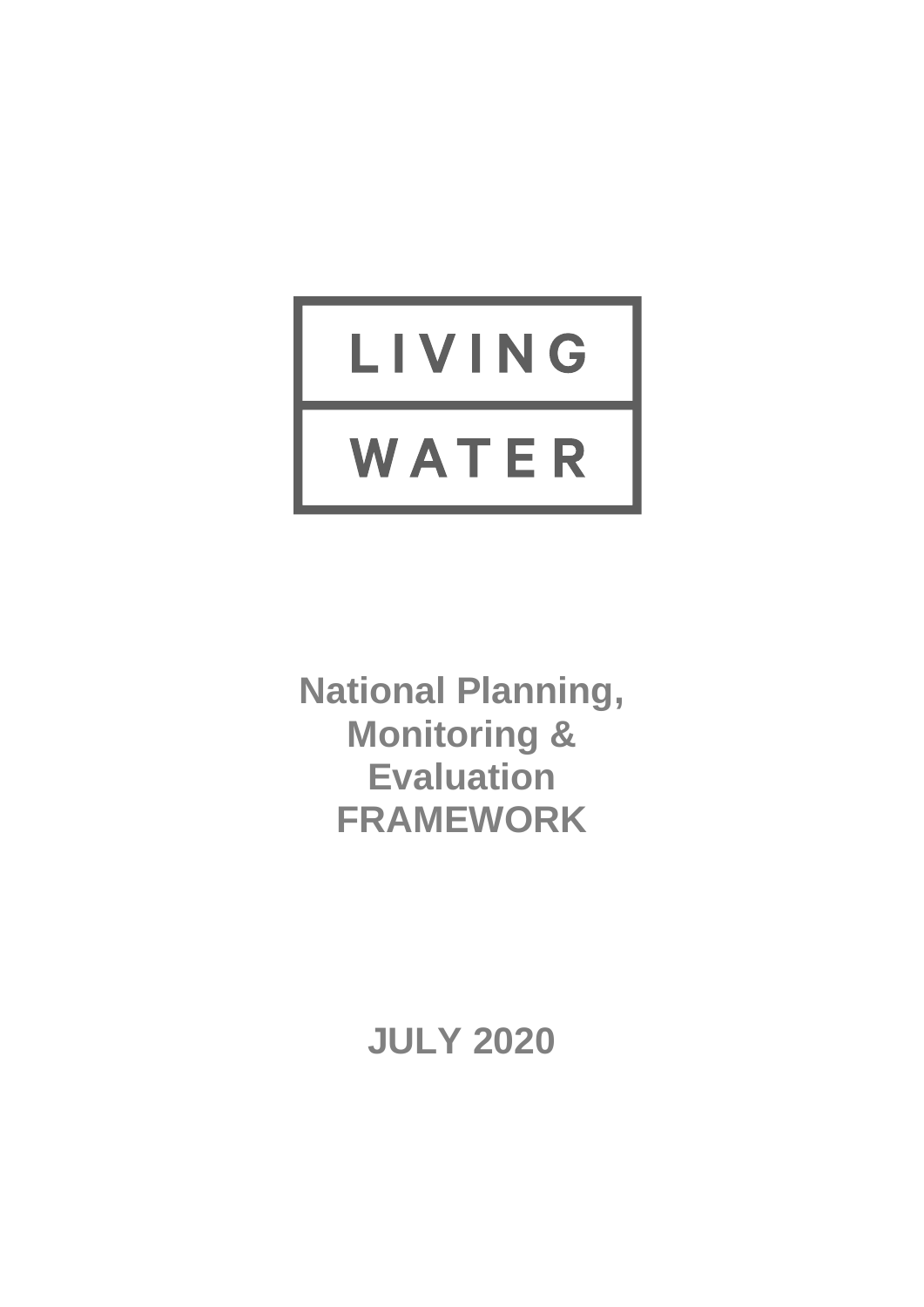# **CONTENTS**

| 1              |                                                                 |
|----------------|-----------------------------------------------------------------|
| 1.1            |                                                                 |
| 1.2            |                                                                 |
| 1.3            | The Living Water Planning, Monitoring & Evaluation Framework  4 |
| 1.4            |                                                                 |
| $\overline{2}$ |                                                                 |
| 2.1            |                                                                 |
| 2.2            |                                                                 |
| 2.3            |                                                                 |
| 2.4            |                                                                 |
| 3              |                                                                 |
| 3.1            |                                                                 |
| 3.2            |                                                                 |
| 3.3            |                                                                 |
| 4              |                                                                 |
| 5              |                                                                 |
| 6              |                                                                 |
|                |                                                                 |
| А.             |                                                                 |
| B.             |                                                                 |
| C.             |                                                                 |
| D.             |                                                                 |
| Ε.             |                                                                 |
| F.             |                                                                 |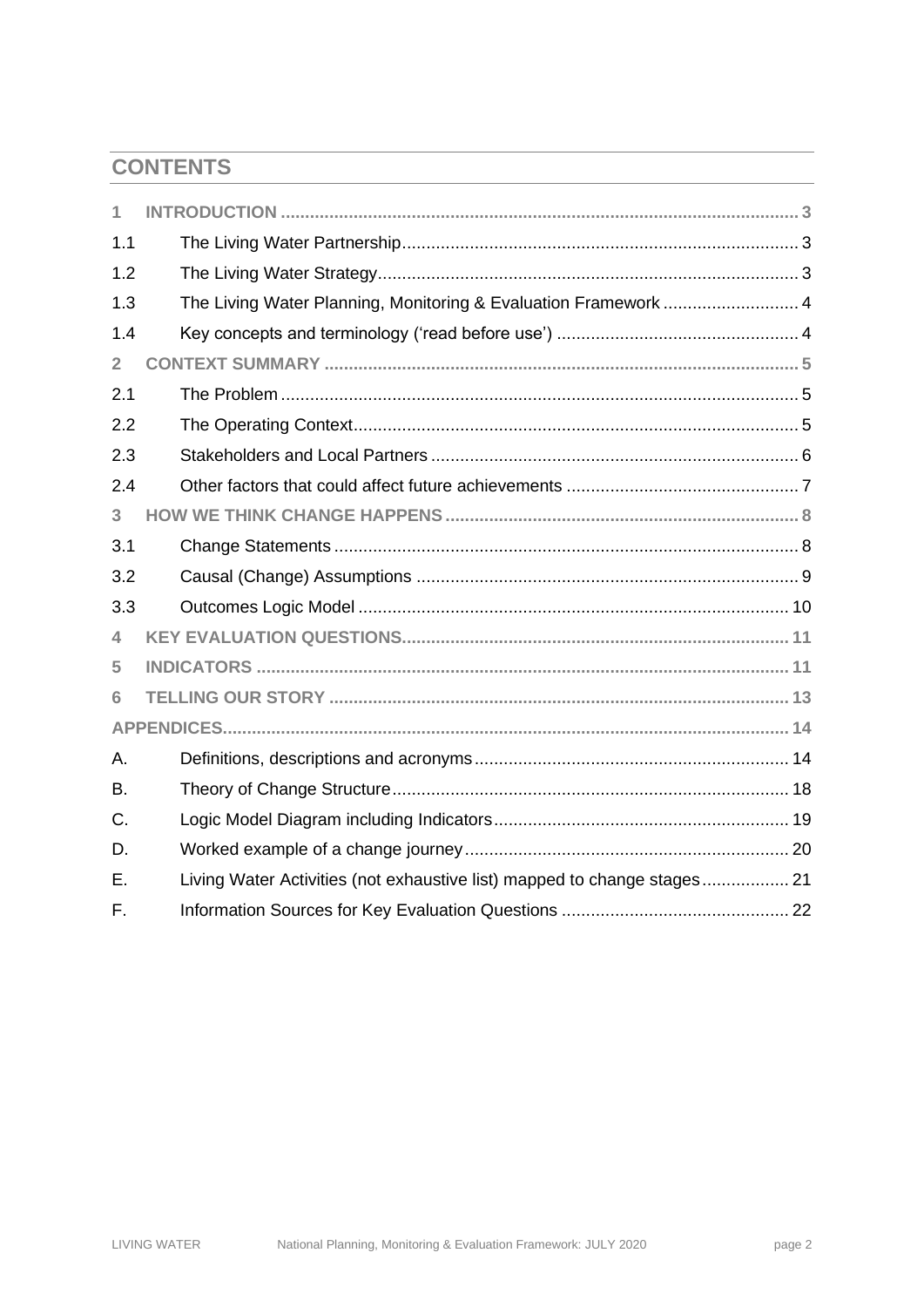# <span id="page-2-0"></span>**1 INTRODUCTION**

#### <span id="page-2-1"></span>**1.1 The Living Water Partnership**

Living Water is a \$20m, 10-year partnership between Fonterra and the Department of Conservation (DOC). Signed in 2013, the partnership aims to implement gamechanging and scalable solutions that enable farming and freshwater ecosystems to thrive together. Fonterra and DOC staff are working side-by-side on the ground with farmers, iwi, scientists, councils and communities in five dairying regions in New Zealand – Northland, Waikato, Hauraki, Canterbury and Southland.

Living Water recognises that many organisations, institutions and individuals are working on the freshwater and farming challenge, focusing on re-balancing economy and environment. Living Water has chosen to complement this work by working in a partnership that can deliver and influence at scale, solutions and approaches that reduce farming impacts on freshwater while building ecosystem resilience. Much of this work is not 'new science', but ground-truthing and implementing at scale, recent research and trials to prove efficacy and cost-effectiveness for farmers and communities.

<span id="page-2-2"></span>**1.2 The Living Water Strategy**

| <b>VISION</b>                                    | A sustainable dairy industry is part of healthy functioning<br>ecosystems that together enrich the lives of all New Zealanders                                                                                                                                                                                                                           |  |  |  |  |
|--------------------------------------------------|----------------------------------------------------------------------------------------------------------------------------------------------------------------------------------------------------------------------------------------------------------------------------------------------------------------------------------------------------------|--|--|--|--|
| <b>PURPOSE</b>                                   | To implement game-changing and scalable solutions that<br>demonstrate sustainable dairying in healthy freshwater<br>ecosystems.                                                                                                                                                                                                                          |  |  |  |  |
| <b>SCOPE</b>                                     | We are focused on the interface between dairy farming practice<br>and freshwater ecosystems. We prioritise on-farm actions,<br>improving freshwater quality, and reconnecting lowland habitats<br>via freshwater corridors. Our work needs to contribute towards<br>advancing sustainable farming systems in New Zealand's<br>agricultural sector.       |  |  |  |  |
| <b>PARTNERSHIP</b><br><b>PILLARS</b>             | Partnerships with a shared vision<br>1.<br>Trialling and implementing technical solutions<br>2.<br>3.<br>Championing change with others                                                                                                                                                                                                                  |  |  |  |  |
| <b>LONG TERM</b><br><b>OUTCOMES</b><br>(IMPACTS) | Healthy lowland freshwater ecosystems;<br>1.<br>2. Responsible profitable dairying; and<br>3.<br>A shared understanding (with the community) of the<br>interdependence of agricultural, economy and environment.                                                                                                                                         |  |  |  |  |
| <b>STRATEGIC</b><br><b>OBJECTIVES</b>            | Restore freshwater ecosystems and build resilience on and<br>$\frac{1}{2}$<br>off farm<br>Accelerate environmentally sustainable farming practices<br>$\overline{\phantom{a}}$<br>Work with key partners, farmers, iwi and communities to<br>$\overline{a}$<br>demonstrate game-changing solutions that can be taken to<br>scale locally and nationally. |  |  |  |  |
| <b>IMPLEMENTATION</b><br><b>FRAMEWORK</b>        | <b>Build it</b><br>Cost it                                                                                                                                                                                                                                                                                                                               |  |  |  |  |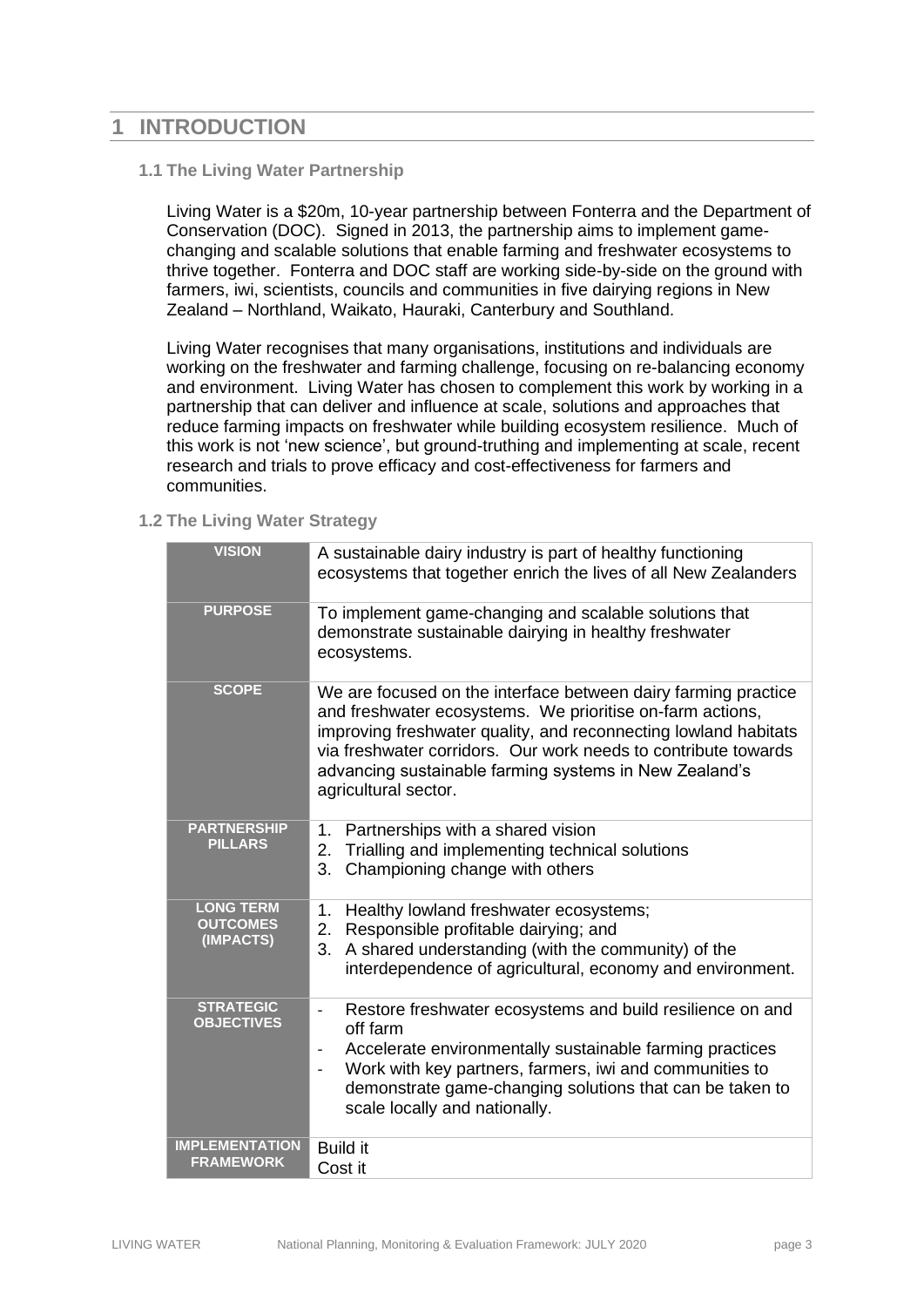|                                     | Operationalise it                                                                                                                                                        |
|-------------------------------------|--------------------------------------------------------------------------------------------------------------------------------------------------------------------------|
| <b>GUIDING</b><br><b>PRINCIPLES</b> | <b>Collaborate and Partner</b><br>Integrate Mātauranga Māori<br><b>Create Connections</b><br>Above and Beyond Regulation<br>Measurable and Repeatable<br>Learn and Share |

#### <span id="page-3-0"></span>**1.3 The Living Water Planning, Monitoring & Evaluation Framework**

Living Water is a "proof of concept" programme operating in a highly dynamic environment and needs to change and adapt quickly. While some results have already been achieved, with 5 years remaining of the 10-year programme, this Framework is focused on maintaining a clear line of sight between operational delivery and resultant Short and Medium-term Outcomes to 2023.

The process of developing this Framework has been an eight-month journey for Living Water staff from both DOC and Fonterra. It included development and review of programme logic models (at national and site-based levels), building LW staff capacity through a participatory approach, and testing with field-based staff to refine the Framework's practicality and increase buy-in to it as a guide and tool to help plan, deliver, learn and share their work, rather than it being an outsourced compliance document.

The following principles have particularly guided the development of outcome indicators:

- Measure the parts of 'the system' Living Water is testing
- Measure the game-changers and potentially scalable solutions
- Measure what you and your audiences value
- Use measurement and evaluation as an engagement tool for staff and stakeholders.

This Framework is designed to ensure that DOC, Fonterra and other key partners and stakeholders have timely evidence that informs institutional learning, evidence of achievements and change to ultimately affect the long-term outcomes identified.

The thinking underpinning the design and operation of the Living Water Partnership activities is summarized, and both quantitative and qualitative data and information requirements for all levels of the Partnership are identified.

The Framework informs site level planning and provides guidance for the development of site level planning, monitoring and evaluation plans. These plans may include additional data and information important to the performance and management of specific sites and interventions.

#### <span id="page-3-1"></span>**1.4 Key concepts and terminology ('read before use')**

Every discipline has its own lexicon and 'received' way of talking about things. In an interdisciplinary programme like Living Water, developing a shared language is important. We have documented our definitions and interpretations of key concepts and terminology used throughout this document. For practical reasons (it's a very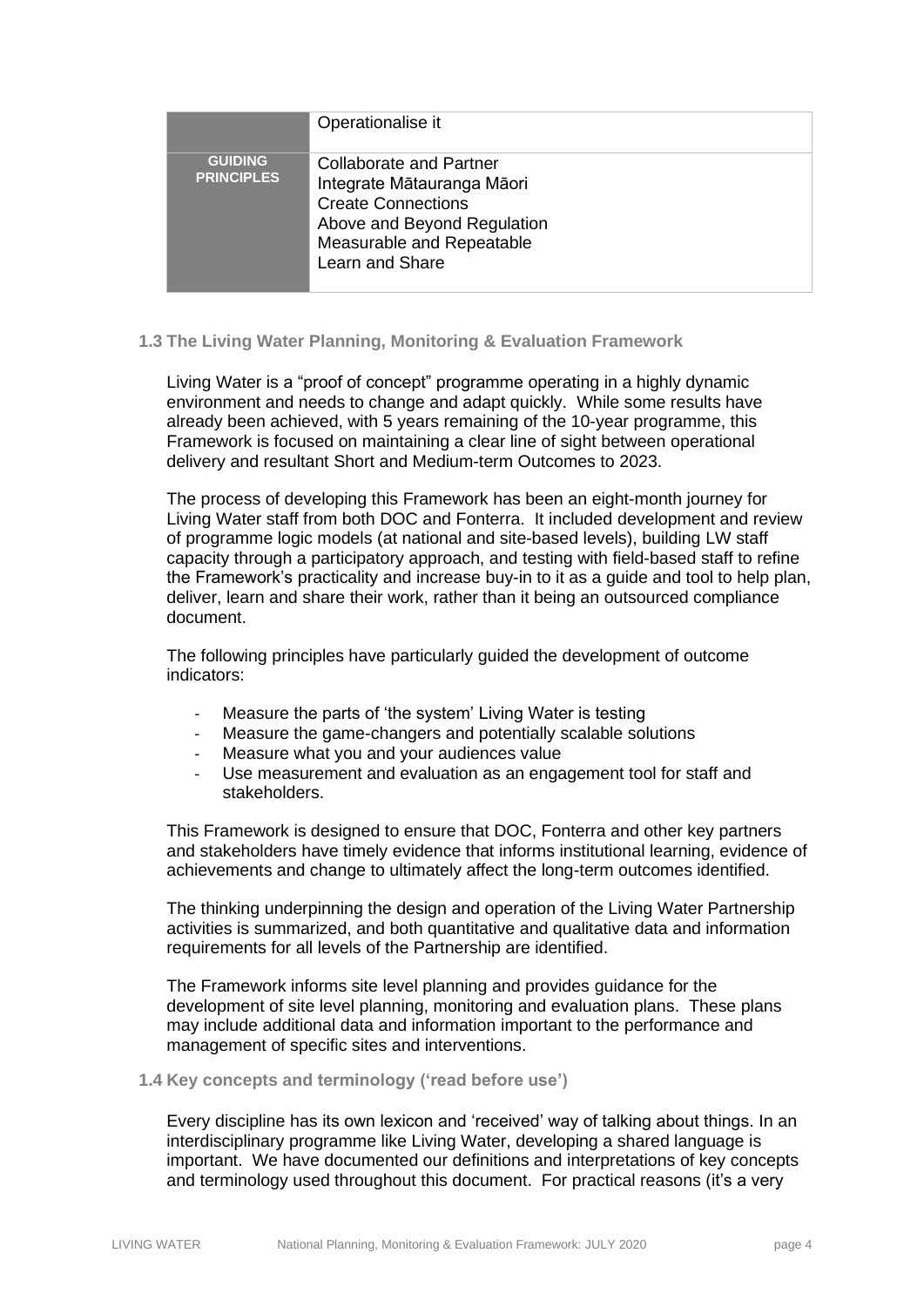large table) it is included as Appendix A but should be read first or alongside this document.

## <span id="page-4-0"></span>**2 CONTEXT SUMMARY**

#### <span id="page-4-1"></span>**2.1 The Problem**

- New Zealand's lowland freshwater ecosystems are degraded and how we farm has and is contributing to this
- New Zealand's economic, cultural and social wellbeing depends on healthy ecosystems
- Water is a key part of our national identity and New Zealanders expect to be able to swim, fish and gather kai in our waterbodies

#### <span id="page-4-2"></span>**2.2 The Operating Context**

Environment / Catchment context

- The balance of evidence suggests that freshwater degradation is getting worse.
- Solutions have mainly focused on water quality and the four major contaminants (nitrogen, phosphorous, sediment and Ecoli) while ecological integrity and functioning has not received the same attention.
- Freshwater catchments are variable, complex systems so there is no 'one-size fits all' solution to addressing catchment issues in a farming context.
- Positive changes in farming practices may take decades to show resultant freshwater ecosystem improvements.

Individual farmer / land manager context

- Dairy farmers are currently meeting, or working to meet, regulatory requirements.
- All dairy farmers have installed effluent management systems, bridged main stock crossings and fenced streams that are covered by the Sustainable Dairy Water Accord.
- There is a perception that investing in voluntary action now to reduce contaminant discharges may disadvantage dairy farmers when new regulations are established, if those regulations include percentage reductions based on a farm's historical levels of contamination.
- There is little readily available proof of efficacy or cost/benefit analysis of on-farm intervention options for farm management practice change.
- The solutions are not clear to land owners, who have a direct influence on the majority of NZ's waterways.
- Conversion of marginal land, draining of wetlands and removing native vegetation has slowed but is still continuing in some places.

#### Organisational context

- Fonterra is uniquely placed to support its farmers and to share new knowledge with them. Fonterra has multiple contact points with its farmers and with the wider agricultural sector.
- DOC has a depth of technical expertise and operational experience in conservation and natural heritage restoration. DOC has credibility with the public and is a 'trusted advisor' on conservation matters.
- Most district/regional councils and industry organisations are already working with farmers. This presents an opportunity to align and extend the reach of new knowledge.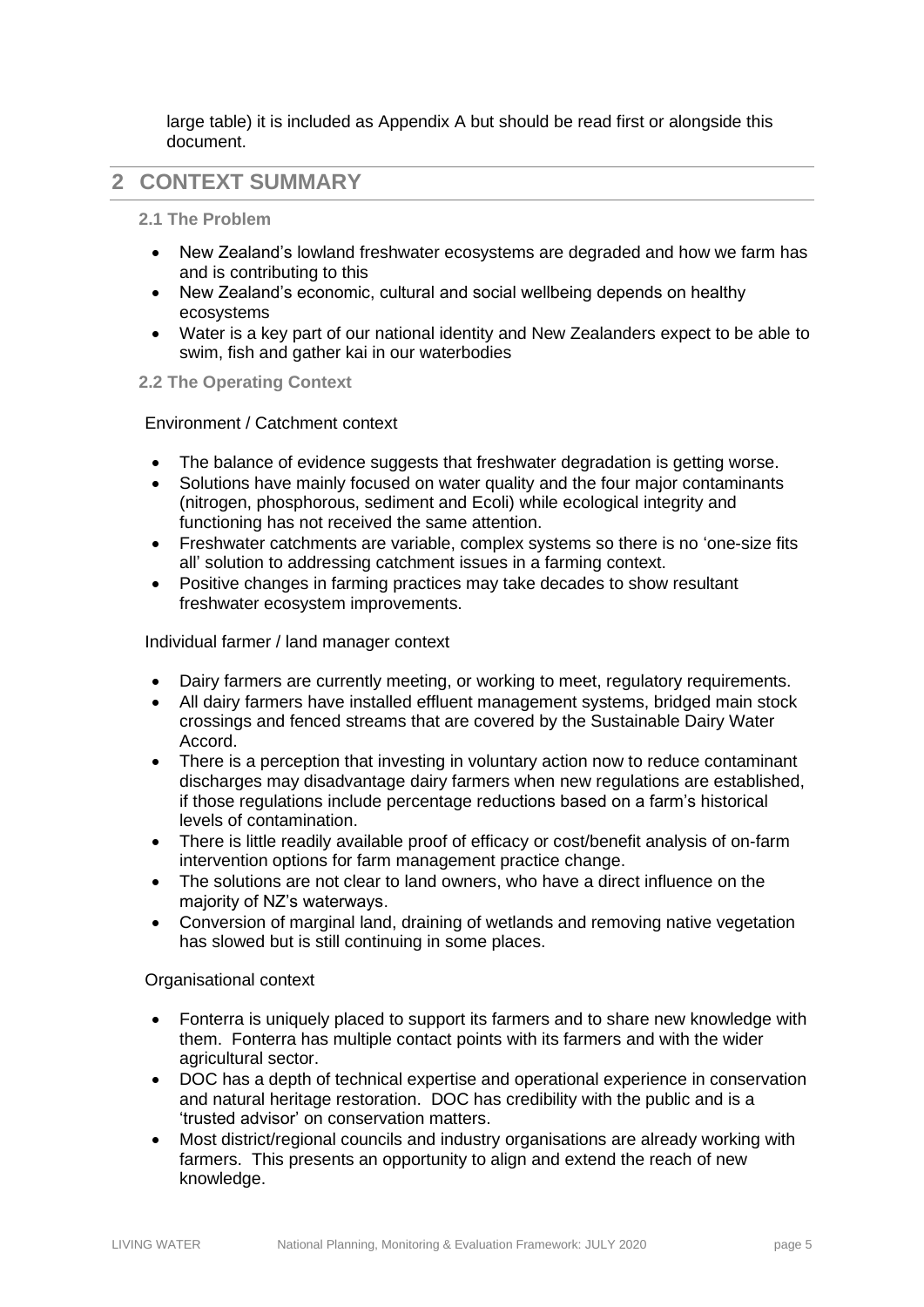- Councils are under increasing pressure and expectations from their communities to show they are 'fixing the freshwater problem'. Showing freshwater improvement in short timeframes, and attributing improvement to specific activities is difficult.
- The Government is funding the National Land and Water Science Challenge focussed on agriculture, production and the environment, and this science can benefit from ground-truthing at scale.
- Policies and rules related to land and water management vary nationally and there is little information about practical and affordable methods for implementing aspirations and requirements "on-farm".

#### Community context

- Dairy farming is readily identified by the public as an industry contributing to environmental degradation, with a common perception that there are too many cows and that numbers should be reduced. Dairy farmers' 'social licence to operate' is already eroding.
- In some regions regional councils are already engaging with catchment communities around waterway values as part of either the regulatory limit-setting process or non-regulatory catchment planning process. This presents both challenges – in some cases over consulted communities – and opportunities – where communities are ready to discuss actions aligned to their values.

#### <span id="page-5-0"></span>**2.3 Stakeholders and Local Partners**

| <b>CENTRAL</b><br><b>GOVERNMENT &amp;</b><br><b>CROWN ENTITIES</b>                     | Department of Conservation, Ministry for the Environment,<br>Ministry for Primary Industries, Ministry of Business<br>Innovation and Employment, NZ Transport Authority                                                                                                                                                                                                                             |
|----------------------------------------------------------------------------------------|-----------------------------------------------------------------------------------------------------------------------------------------------------------------------------------------------------------------------------------------------------------------------------------------------------------------------------------------------------------------------------------------------------|
| <b>REGIONAL &amp;</b><br><b>LOCAL</b><br><b>GOVERNMENT</b>                             | Northland Regional Council, Whangarei District Council,<br>Hauraki District Council, Waipa District Council, Waikato<br>Regional and District councils, Environment Canterbury,<br>Selwyn District Council, Environment Southland, Southland<br><b>District Council</b>                                                                                                                             |
| <b>FARMING</b><br><b>SECTOR</b>                                                        | Fonterra Board, Fonterra, Dairy NZ, Federated Farmers,<br>farmers & their families                                                                                                                                                                                                                                                                                                                  |
| <b>IWI &amp; IWI</b><br><b>ORGANISATIONS</b>                                           | Ngā Kaitiaki o Ngā Wai Māori, Integrated Kaipara Harbour<br>Management Group (IKHMG), Ngāti Pāoa, Ngāti Apakura,<br>Waikato-Tainui, Te Taumutu Rūnanga, Te Rūnanga o Ngāi<br>Tahu, Te Rūnanga o Awarua                                                                                                                                                                                              |
| <b>IWI/CROWN</b><br><b>PARTNERSHIP</b>                                                 | <b>Waikato River Authority</b>                                                                                                                                                                                                                                                                                                                                                                      |
| <b>RESEARCH</b><br><b>INSTITUTIONS &amp;</b><br><b>SCIENCE</b><br><b>ORGANISATIONS</b> | University of Waikato, University of Canterbury (School of<br>Biological Sciences), NIWA, AgResearch, Landcare<br>Research, e3Scientific                                                                                                                                                                                                                                                            |
| <b>ENVIRONMENTAL</b><br><b>&amp; COMMUNITY</b><br><b>ORGANISATIONS</b>                 | <b>QEII National Trust, NZ Landcare Trust, Reconnecting</b><br>Northland, Hikurangi Swamp Scheme Committee,<br>Sustainable Business Network (Million Metres Streams),<br>Ohaupo Community Association, Pūkorokoro-Miranda<br>Naturalists Trust, Te Whangai Trust, National Wetland<br>Trust of New Zealand, Lake Ruatuna Users Group,<br>Waihora Environment Trust, Water & Wildlife Habitat Trust, |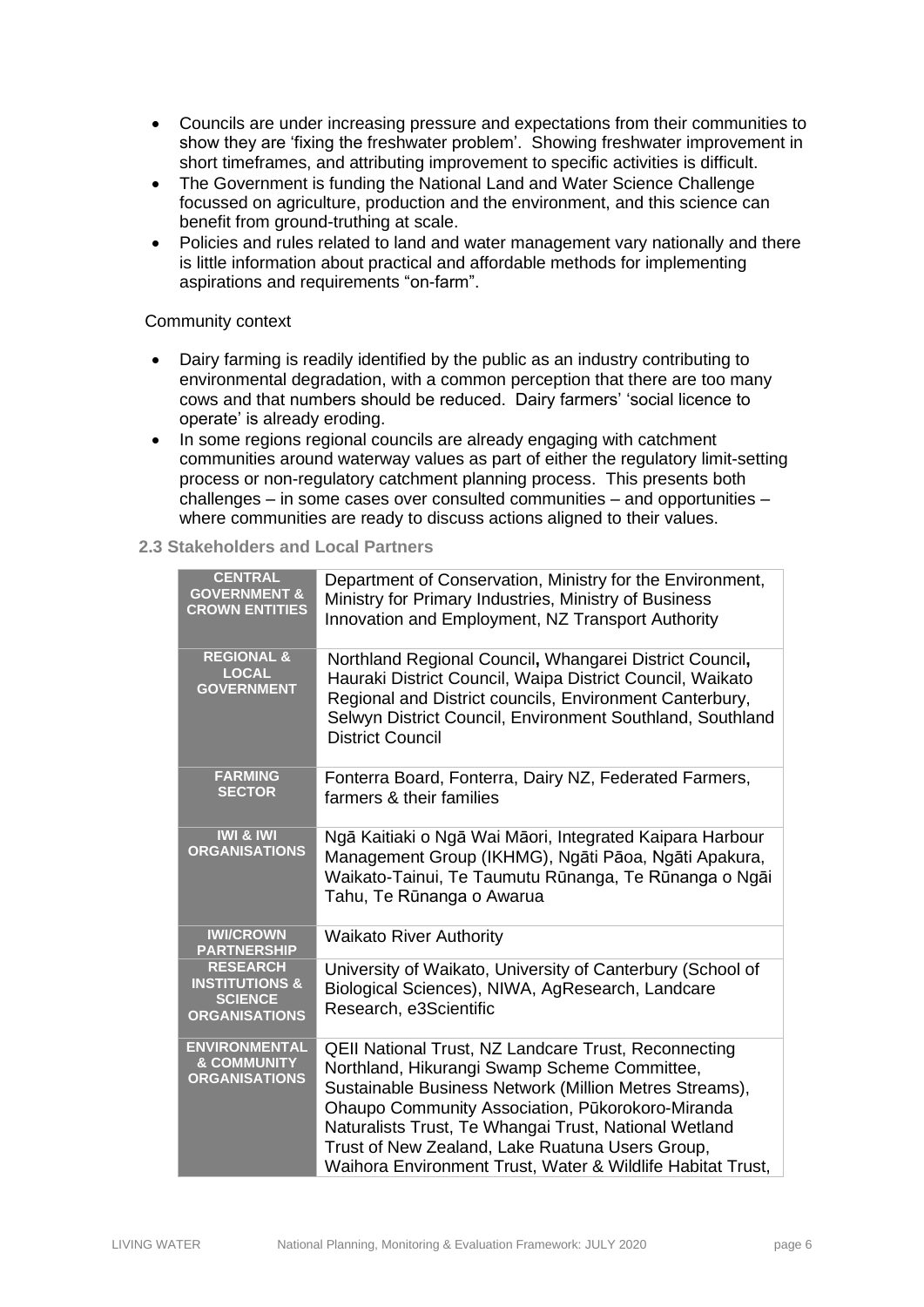Waituna Landcare Group, Fish & Game Northland, Waikato and Canterbury, catchment communities, the general public

<span id="page-6-0"></span>**2.4 Other factors that could affect future achievements**

The Living Water programme recognises that it is operating within a dynamic and complex social, political and economic context that is changing rapidly. As a major export industry for New Zealand, the dairy sector is impacted by both national and global trends that ultimately affect individual farmers.

The main factors beyond Living Water's control that could impact (both positively and negatively) on the achievement of Living Water outcomes are summarised in the table below.

| <b>GOVERNMENT</b><br><b>POLICY CHANGES</b>                                           | Likelihood of central government increasing/strengthening<br>$\overline{\phantom{0}}$<br>regulation about agriculture and water.<br>Impact of NPS Freshwater Management processes and<br>$\overline{a}$<br>Council requirements.                                                                                                                                                                                                                                                                                                                                                                                                             |
|--------------------------------------------------------------------------------------|----------------------------------------------------------------------------------------------------------------------------------------------------------------------------------------------------------------------------------------------------------------------------------------------------------------------------------------------------------------------------------------------------------------------------------------------------------------------------------------------------------------------------------------------------------------------------------------------------------------------------------------------|
| <b>OTHER INDUSTRY</b><br><b>INITIATIVES</b>                                          | Next iteration of the Sustainable Dairying Water Accord.<br>$\Box$<br>Fonterra '50 catchments' aspiration and DOC's freshwater<br>stretch goal.                                                                                                                                                                                                                                                                                                                                                                                                                                                                                              |
| <b>EXTERNAL</b><br><b>FUNDING &amp;</b><br><b>PARTNERSHIPS</b><br><b>WITH OTHERS</b> | Multi-stakeholder collaborations through Freshwater<br>$\overline{\phantom{0}}$<br>Improvement Fund projects.                                                                                                                                                                                                                                                                                                                                                                                                                                                                                                                                |
| 'NATURAL'<br><b>ENVIRONMENT</b>                                                      | Impact of previous practices on groundwater (ie. lag time) –<br>$\overline{\phantom{0}}$<br>in some places things might get worse before they get<br>better.<br>Natural disasters e.g. floods, droughts<br>$\overline{\phantom{0}}$                                                                                                                                                                                                                                                                                                                                                                                                          |
| <b>GLOBAL</b><br><b>INFLUENCES</b>                                                   | Global supply and demand, especially from/in Asia, and<br>$\qquad \qquad \blacksquare$<br>farmgate price changes (volatility).<br>Plant based and manufactured animal protein substitute<br>$\overline{\phantom{0}}$<br>products influencing price and demand.<br>Value of the NZ dollar and global financial lending rates<br>(on-farm debt servicing costs).<br>Climate change (variability) impact on pasture and forage<br>$\overline{\phantom{0}}$<br>crop production (on-farm production costs), drought and<br>flooding frequency.<br>Global consumer demand for internationally recognised<br>environmental standards for producers. |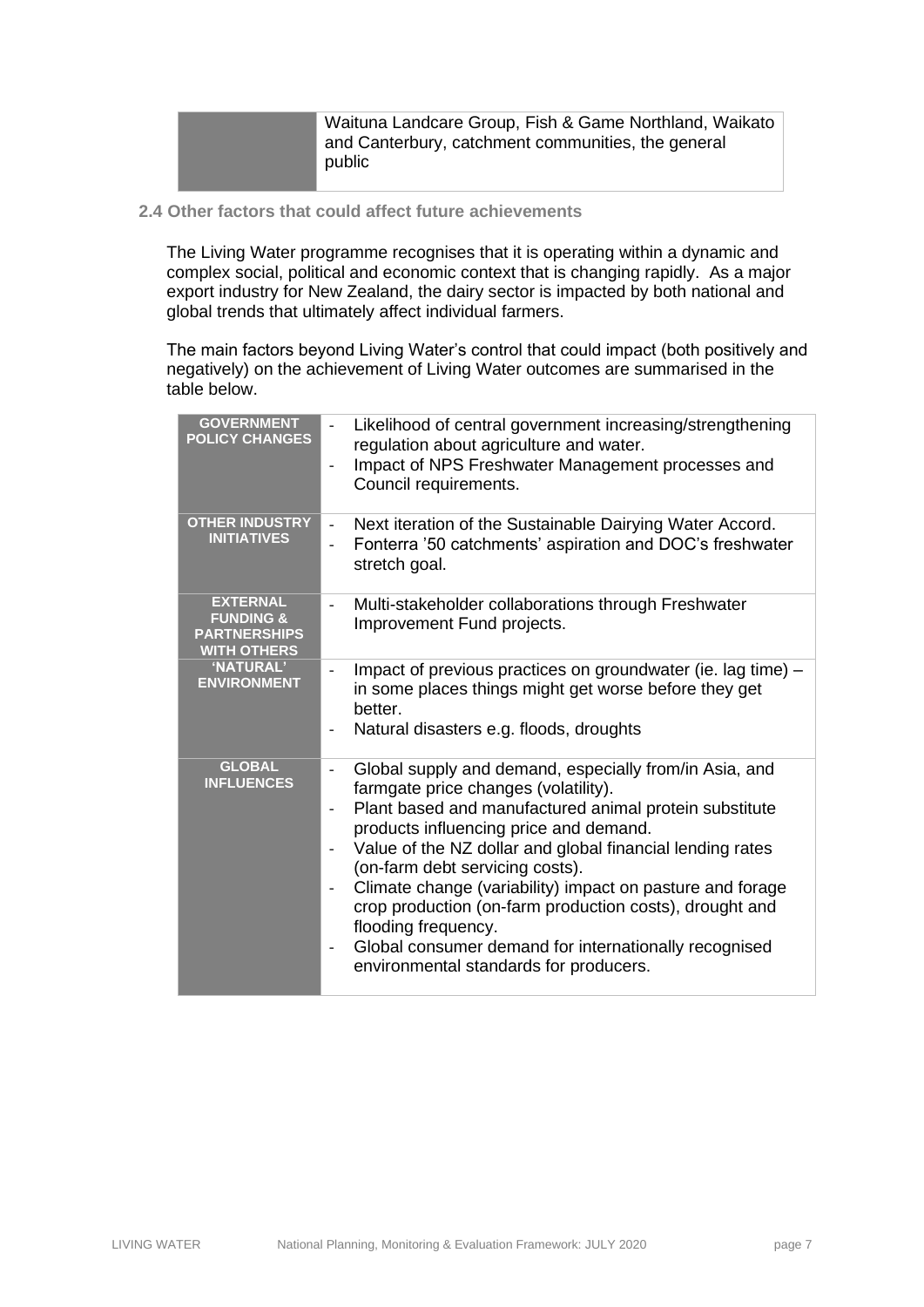# <span id="page-7-0"></span>**3 HOW WE THINK CHANGE HAPPENS<sup>1</sup>**

This section outlines the concepts and assumptions, based on theory and evidence, that underpin the approach that Living Water is taking to achieve the vision and outcomes set out for the programme.

Together with the preceding context summary (section 2), this section forms our "Theory of Change" (see Appendix B for a diagram of TOC structure).

The Change Statements below summarise the main Living Water activities (grouped under the National "Partnership Pillars" or activity themes), the audience or stakeholders involved, and the change we're expecting to see because of our activities. The Causal or Change Assumptions listed are general people-centred assumptions that inform our approach to making change happen.

#### <span id="page-7-1"></span>**3.1 Change Statements**

LW uses people-centred change concepts to inform its approach to addressing freshwater issues and accelerating the adoption of more environmentally sustainable farming practices. This includes the concept of a change journey whereby enduring change only happens when people (both individually and collectively as organisations) progress through all stages of the journey. Every change journey is affected (helped or hindered) by the broader operating context (see Appendix D for a worked example).

Our approach also considers that we will be more successful if we encourage and support individual, collective and institutional ownership of the issues and possible solutions/actions, and work across multiple levels of the operating context.

#### Partnerships with a Shared Vision

- 1. DOC and Fonterra demonstrating leadership in how they are working together to accelerate the adoption of sustainable farming practices helps motivate and inspire others (farmers, organisational staff, other industry bodies).
- 2. By working openly with other farming-related organisations, solutions (both technical and ways of working) will be tested more robustly and adopted more widely across the farming sector, increasing both the pace and scale of change.
- 3. By working with other organisations and networks across key parts of the land and water management and farming sectors (nested partnerships), a greater sense of collective ownership will be developed, and the adoption of environmentally sustainable farming practices will be more widespread and happen more quickly.

#### Trialling & Implementing Technical Solutions

- 4. Developing proof of efficacy and accurate costings for sustainable farming and ecological improvement tools and practices means farmers are more likely to implement and promote them.
- 5. Demonstrating tools and practices in local farm and catchment environments means farmers and other land managers are more likely to adopt them.

<sup>&</sup>lt;sup>1</sup> In social science disciplines, this section would be called the "Theory of Change". As LW is a cross disciplinary programme we have tried to use 'plain English' rather than technical language for better clarity and understanding.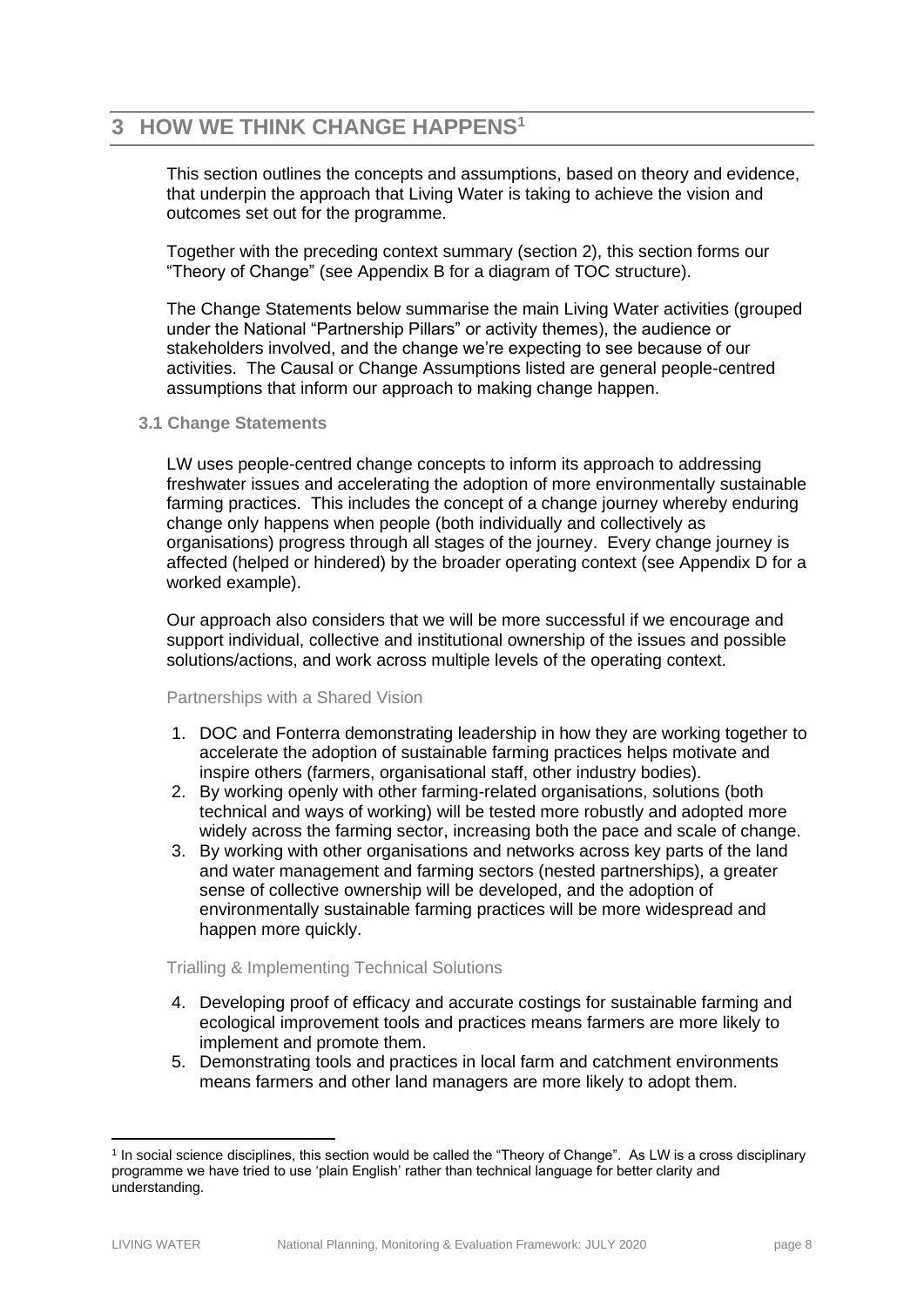Championing Change with Others

- 6. Working with other organisations who are part of the land and water management and farming sectors (including industry bodies, councils, farm advisors, researcher institutions and industry training providers) will help identify and address system level barriers (and enablers) based on collective knowledge.
- 7. Working with other organisations and networks to provide encouragement, incentives and rewards/affirmations for farmers and organisations making practice changes means they are more likely to adopt and then continue to maintain those changes.
- 8. Capturing and promoting case studies and stories of 'what change looks like' and 'how to do it' from different perspectives across multiple parts of the system will help increase the scale and pace of change.

#### <span id="page-8-0"></span>**3.2 Causal (Change) Assumptions**

- 1. *Partnership -* No one organisation has all the skills, knowledge and influence required to affect the required changes, so partnering with others will be more effective at delivering change.
- 2. *Social learning -* People learn by doing (and jointly reflecting) and by working with others to gain new perspectives and create new ways forward.
- 3. *Behaviour change -* Changing farming practice involves changing behaviour and this requires people (individuals and organisations) to complete a change cycle/journey (from Motivation, Knowledge, Change-ability, to Reward & Maintain) for change to become embedded as a habit or new "business as usual" practice. Identifying and then addressing barriers and enablers to progression through the change steps will lead to enduring change.
- 4. *Systems thinking -* Change by individual farmers is only one level where change is required to achieve the desired future outcomes. Farming practice changes will be accelerated by working at multiple points across the larger context (industry, organisations, operational policy) in which farming operates.

See Appendix A for definitions of key terms used; Appendix D for worked examples of the change cycle or journey; and Appendix E for a summary of Living Water activities mapped to change journey stages.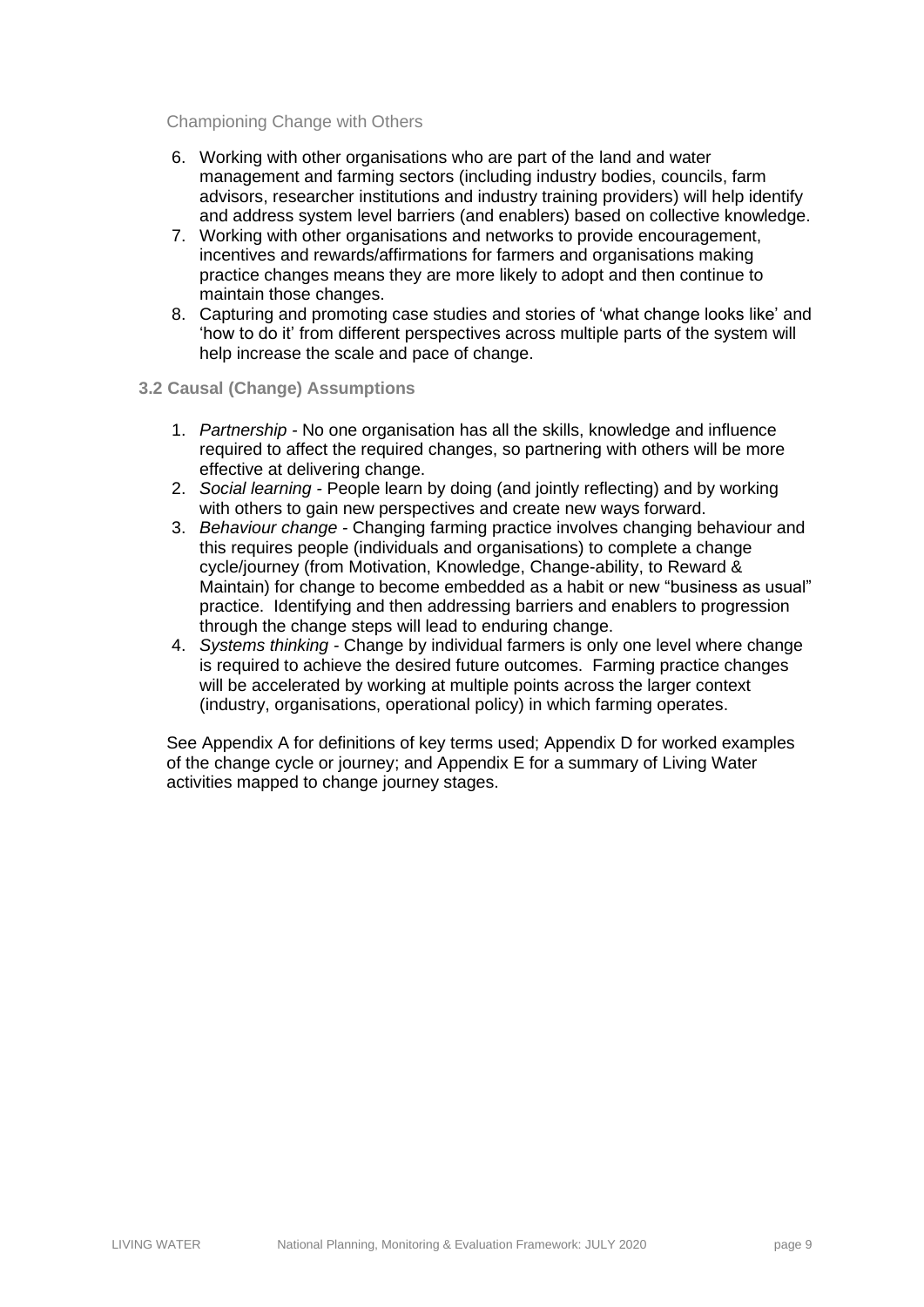# <span id="page-9-0"></span>LIVING

VISION: A sustainable dairy industry is part of healthy functioning ecosystems that together enrich the lives of all New Zealanders

www.livingwater.net.nz

WATER

#### **Critical issues**

- · New Zealand's lowland freshwater ecosystems are degraded and how we farm has and is contributing to this
- · New Zealand's economic, cultural and social wellbeing depends on healthy ecosystems
- · Water is a key part of our national identity and New Zealanders expect to be able to swim, fish and gather kai in our waterbodies

#### Inputs

#### **Human Resources**

- . DOC and Fonterra staff time
- · Fonterra Farmers
- · Site partners incl. Iwi, councils, research orgs
- Industry reps, contractors

#### Knowledge / Cultural Resources

- . Operational (farming and natural systems)
- · Scientific
- Mātauranga Māori
- · Social science
- · Organisational

#### Funding

- · Investment from Fonterra
- External grant funding

### Activities

#### Partnerships with a shared vision

- Co-design and delivery
- · Sprint planning process
- Mana Enhancing Agreements

#### Trialling & Implementing **Technical Solutions**

- · Nutrient and sediment management tools
- Naturalising agricultural drains
- · Catchment scale prioritisation tools

#### Championing Change with others

- · Case studies, shared learnings, research papers
- Partnerships with industry organisations, research institutions

#### Short term Outcomes - By 2020

- Robust and resilient partnerships built across operational agencies and iwi in target catchments
- Fonterra and DOC staff capability for operationalising freshwater improvement initiatives in productive landscapes increased
- · Increased support for and ownership by farmers of the need for on-farm practices changes
- . On-farm initiatives to improve freshwater ecosystems in target catchments increased
- · Freshwater values improved while farm profitability was maintained or increased

#### **Causal assumptions:**

- Partnership: No one organisation has all the skills, knowledge and influence required to affect the required changes, so partnering with others will be more effective at delivering change.
- . Social learning: People learn by doing (and jointly reflecting) and by working with others to gain new perspectives and create new ways forward.
- . Behaviour change: Changing farming practice involves changing behaviour and this requires people (individuals and organisations) to complete a change cycle/journey (from motivation, knowledge, change-ability, to reward and maintain) for change to become embedded as a habit or new "business as usual" practice. Identifying and then addressing barriers and enablers to progression through the change steps will lead to enduring change.
- . Systems thinking: Change by individual farmers is only one level where change is required to achieve the desired future outcomes. Farming practice changes will be accelerated by working at multiple points across the larger context (industry, organisations, operational policy) in which farming operates.

#### Contributes to:

- Healthy resilient lowland freshwater ecosystems
- · Profitable responsible dairying
- A shared understanding of the interdependence of agriculture, economy and environment by the broader community



#### Medium term Outcomes - by 2023

- · Partnerships built at systems levels across catchments, regions and sectors increased
- · Environmentally sustainable dairying practices on Fonterra farms in target catchments increased
- · Game-changing and scalable freshwater solutions rolled out regionally and/or nationally
- · Freshwater biophysical indicators in target catchments improved
- · The mauri of catchments improved

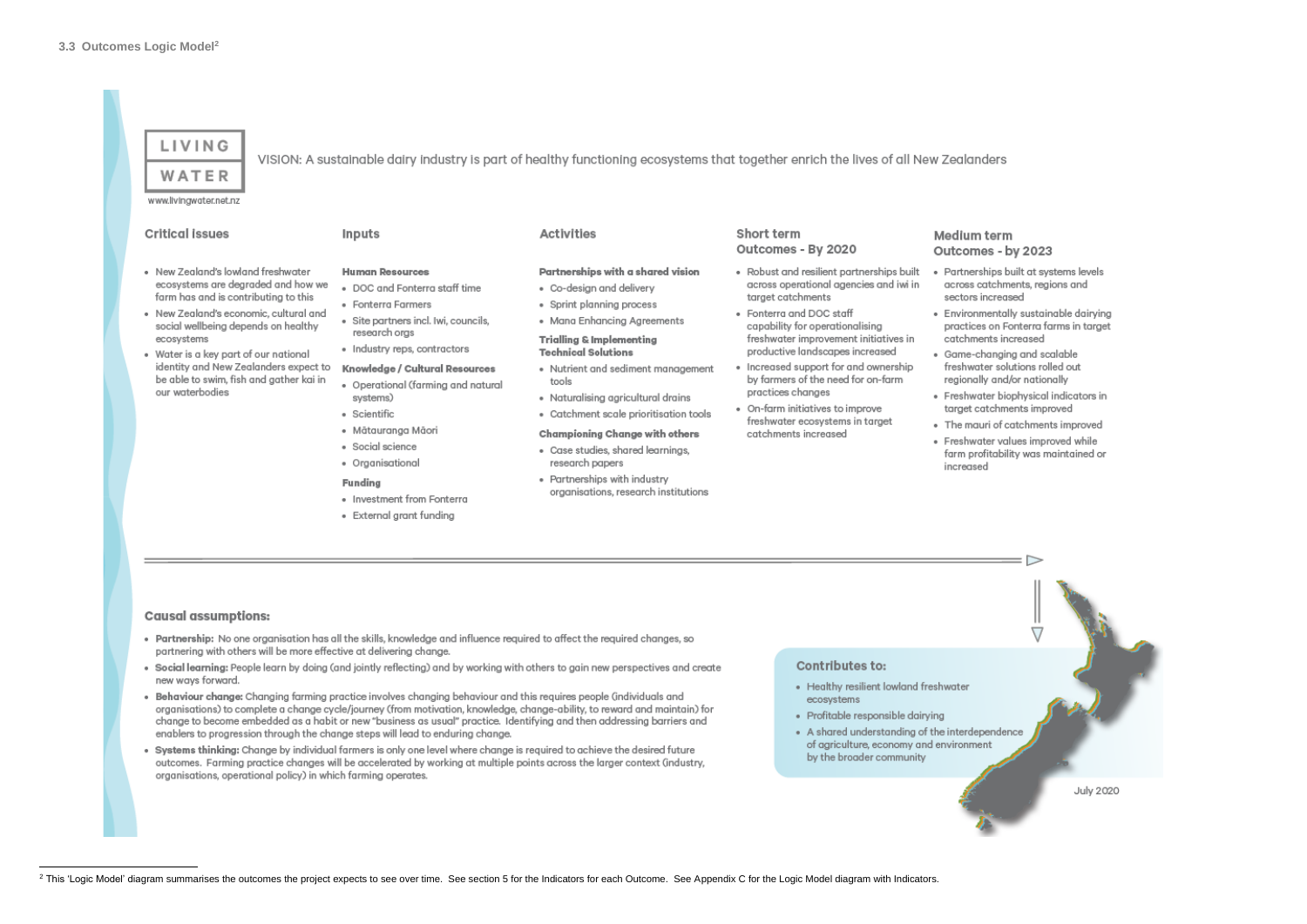# <span id="page-10-0"></span>**4 KEY EVALUATION QUESTIONS**

The evaluation process is an integral part of the operation of the LW programme, helping us make sense of things - from the 'hard data' we're collecting, to the information and insights we're getting along the way - and consider what this means for future work.

Key evaluation questions articulate the most important overarching things that LW wants to know and learn about from the Programme covering accountability, effectiveness, efficiency, sustainability and impact.

- 1. How have the partnerships LW formed affected the success of the programme?
	- What changed for partners as a result of LW?
	- What have partners learned from LW that can be applied elsewhere?
- 2. What evidence is there that interventions and approaches are being (or likely to be) scaled up and out?
- 3. How, and to what extent, has Living Water accelerated the pace of the adoption of sustainable dairying practices?
	- What are the main barriers to, and enablers of change?
	- What significant changes have occurred in farming practices in target catchments?
- 4. To what extent has Living Water restored freshwater ecosystems and built resilience in target catchments?
- 5. How did farming practice changes affect farm profitability?
	- How has LW contributed to understanding the costs of operationalising farming practice changes (approaches, tools, techniques)?
	- To what extent did trialling and implementing technical solutions impact on farmer uptake?

The qualitative and quantitative information sources we intend to use to help answer these evaluation questions are listed in Appendix F.

# <span id="page-10-1"></span>**5 INDICATORS**

This section outlines the main indicators LW is using to assess whether we are achieving the identified outcomes and making the difference we intended.

| <b>OUTCOMES</b>                                                                                                                             | <b>INDICATORS</b>                                        | <b>LEVEL</b>                 |
|---------------------------------------------------------------------------------------------------------------------------------------------|----------------------------------------------------------|------------------------------|
| Short term (by 2020)                                                                                                                        |                                                          |                              |
| A. Robust and resilient<br>partnerships built across                                                                                        | Number of partnerships                                   | Sites & national<br>levels   |
| operational agencies and iwi<br>in target catchments                                                                                        | 2. Quality of partnerships                               | Relevant sites &<br>national |
| B. Fonterra and DOC staff<br>capability for operationalising<br>freshwater improvement<br>initiatives in productive<br>landscapes increased | Staff (SDA & Ranger) capability<br>3.<br>self-assessment | All sites                    |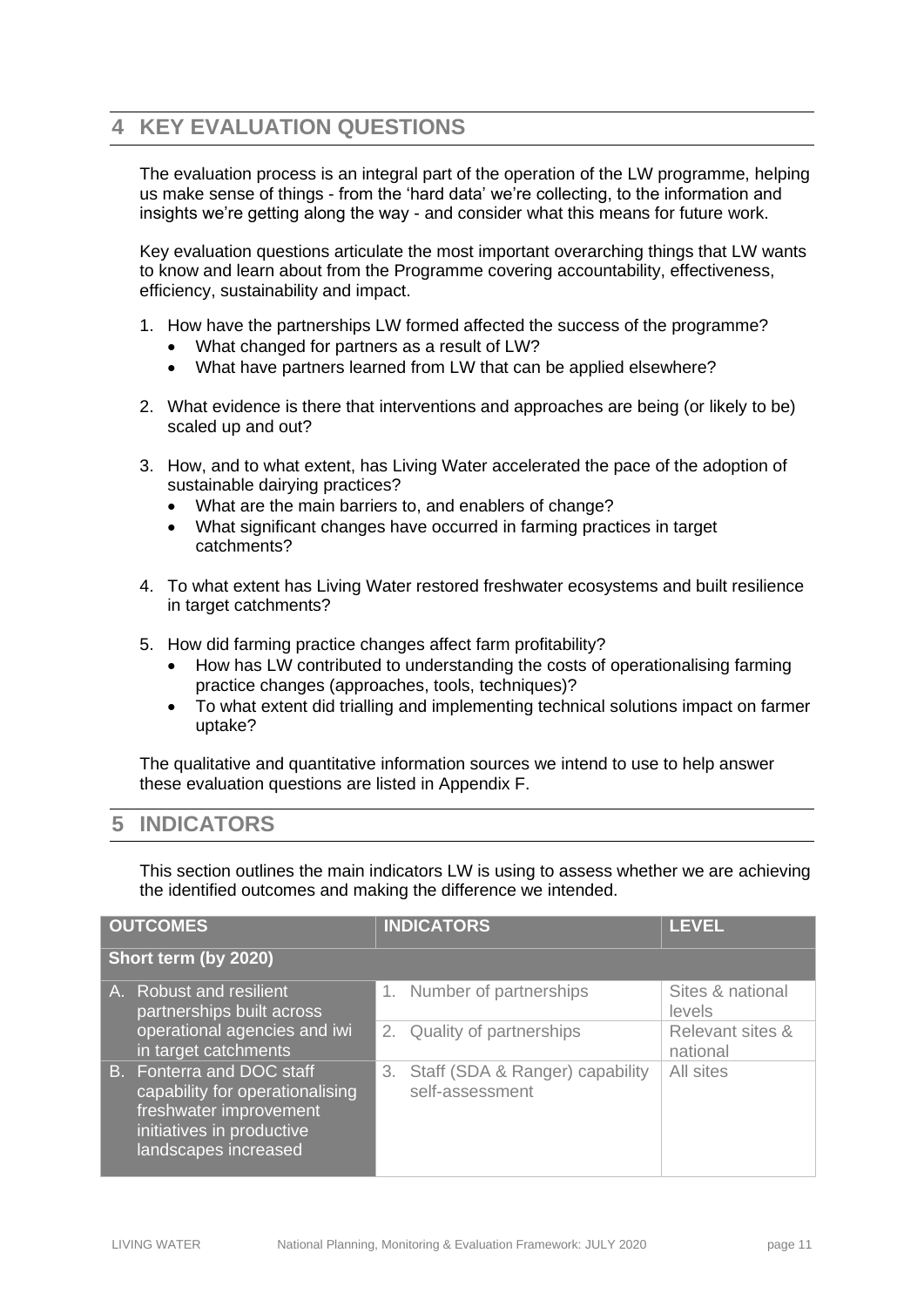|    | <b>OUTCOMES</b>                                                                                                    |    | <b>INDICATORS</b>                                                                                                              | <b>LEVEL</b>                          |
|----|--------------------------------------------------------------------------------------------------------------------|----|--------------------------------------------------------------------------------------------------------------------------------|---------------------------------------|
|    | C. Support for and ownership by<br>farmers of the need for on-<br>farm practices changes<br>increased              | 4. | Percentage of Fonterra farmers<br>engaged in target catchments                                                                 | All sites                             |
|    | D. On-farm initiatives to improve<br>freshwater ecosystems in<br>target catchments increased                       | 5. | Percentage of Fonterra farmers<br>implementing freshwater<br>improvement actions in target<br>catchments                       | All sites                             |
|    | Medium Term (by 2023)                                                                                              |    |                                                                                                                                |                                       |
|    | E. Partnerships built at systems<br>levels across catchments,<br>regions and sectors increased                     | 6. | Number of partnerships built<br>with organisations involved in<br>the land and water<br>management and farming<br>sectors      | <b>Relevant sites</b><br>and national |
|    |                                                                                                                    |    | Quality of partnerships (repeat<br>Indicator)                                                                                  | All sites                             |
|    |                                                                                                                    | 7. | Number of projects that build iwi<br>capacity and capability to<br>facilitate freshwater<br>improvement initiatives            | All sites                             |
|    | F. Environmentally sustainable<br>dairying practices on Fonterra<br>farms in target catchments<br>increased        | 8. | Percentage of Fonterra farmers<br>implementing freshwater<br>improvement actions in target<br>catchments                       | All sites                             |
|    |                                                                                                                    | 9. | Percentage of farms in target<br>catchments that have an FEP                                                                   | All sites                             |
|    | G. Game-changing and scalable<br>solutions rolled out regionally                                                   |    | 10. Number of LW solutions rolled<br>out regionally and/or nationally                                                          | All sites &<br>national               |
|    | and/or nationally                                                                                                  |    | 11. Number of agencies applying<br>solutions and knowledge<br>developed through the LW<br>partnership                          | All sites &<br>national               |
|    | H. Freshwater biophysical<br>indicators in target                                                                  |    | 12. Water quality                                                                                                              | All sites                             |
|    | catchments improved                                                                                                |    | 13. Area of freshwater habitat<br>enhanced                                                                                     | All sites                             |
|    |                                                                                                                    |    | 14. Contaminant reduction<br>attributable to LW interventions                                                                  | <b>Relevant sites</b>                 |
| L. | The mauri of target<br>catchments improved                                                                         |    | 15. Number of projects that<br>integrate Mātauranga Māori                                                                      | All sites                             |
|    |                                                                                                                    |    | 16. Mauri monitoring scores                                                                                                    | <b>Relevant sites</b>                 |
| J. | Freshwater values improved<br>while farm profitability was<br>maintained or increased in<br>target catchment farms |    | 17. Number of tools and solutions<br>with clear cost/benefit analysis<br>available for farm and<br>catchment scale application | All sites &<br>national               |

Further information about these indicators - including collection, analysis, baselines and targets – are detailed separately in Indicator Information Sheets.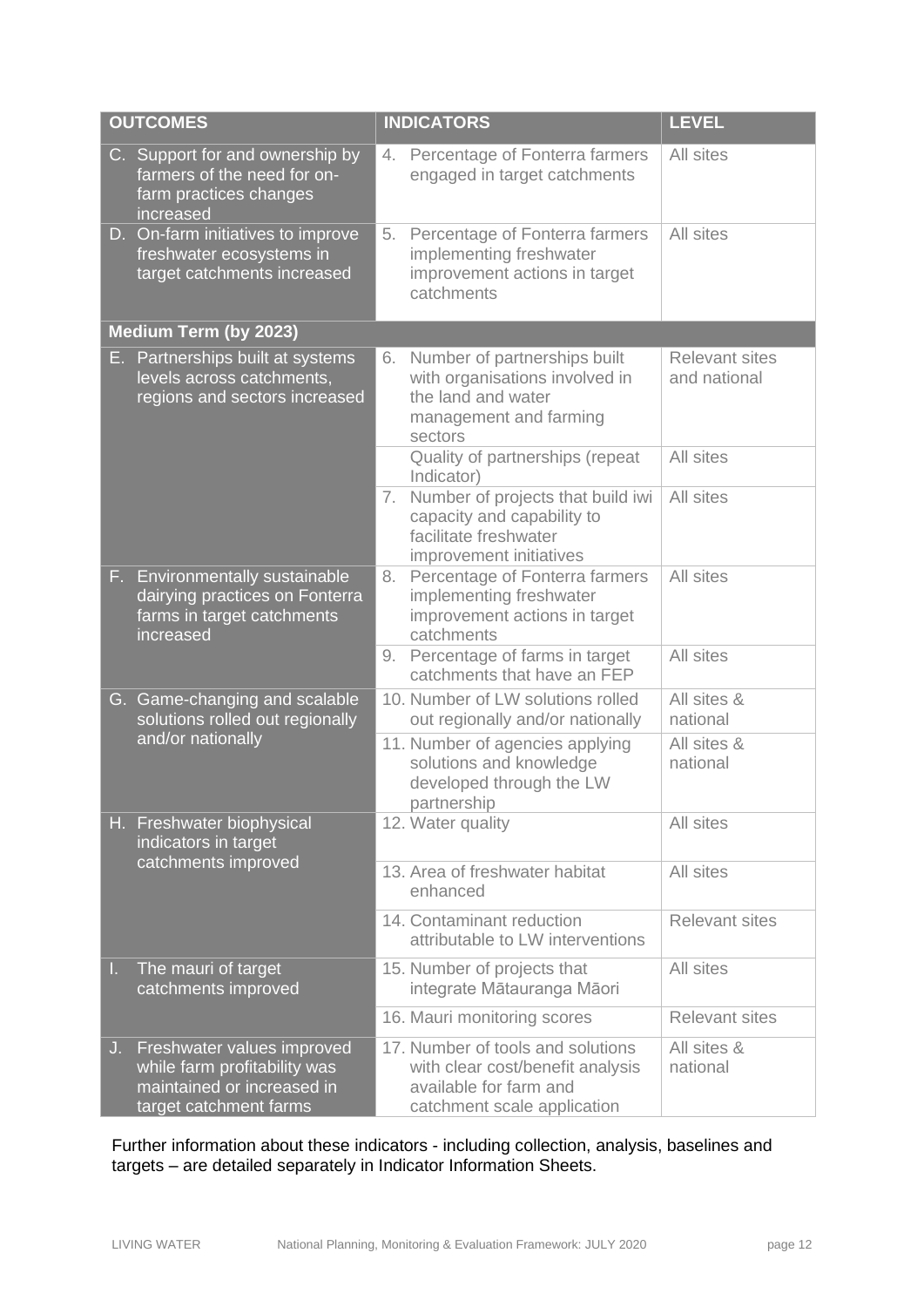Site plans may also include additional indicators not included in this National Framework where they are pertinent to the performance and management of site level activities.

# <span id="page-12-0"></span>**6 TELLING OUR STORY<sup>3</sup>**

Living Water is committed to ensuring transparency, sharing information about the programme's successes, failures and lessons along the way. The Living Water website and social media platforms are the key tools for doing this and convening conversations about our work in 'real time'. We believe using these online tools as portals into our work is efficient (environmentally, socially, economically) and responsive, enabling access to the most up to date information to be accessed.

We are strongly focused on sharing stories from the ground up, surfacing stories about how things are working in practice, as well as how we're tracking against our indicators.

LW will also compile bespoke reports as requested to meet the needs and interests of different partners and stakeholders as well as the most up to date information.

To visit the Living Water website, see: [www.livingwater.net.nz](http://www.livingwater.net.nz/)

Our Facebook page is: [https://www.facebook.com/livingwaterDOCFonterra/](https://www.facebook.com/livingwaterDOCFonterra/?ref=br_rs)

<sup>&</sup>lt;sup>3</sup> This section could be called the "Reporting Plan" as is common in evaluation plans and frameworks. Rather than produce lots of glossy documents and annual reports that may or may not be read, LW is focussed on providing information and results online so people and organisations can access them "on demand".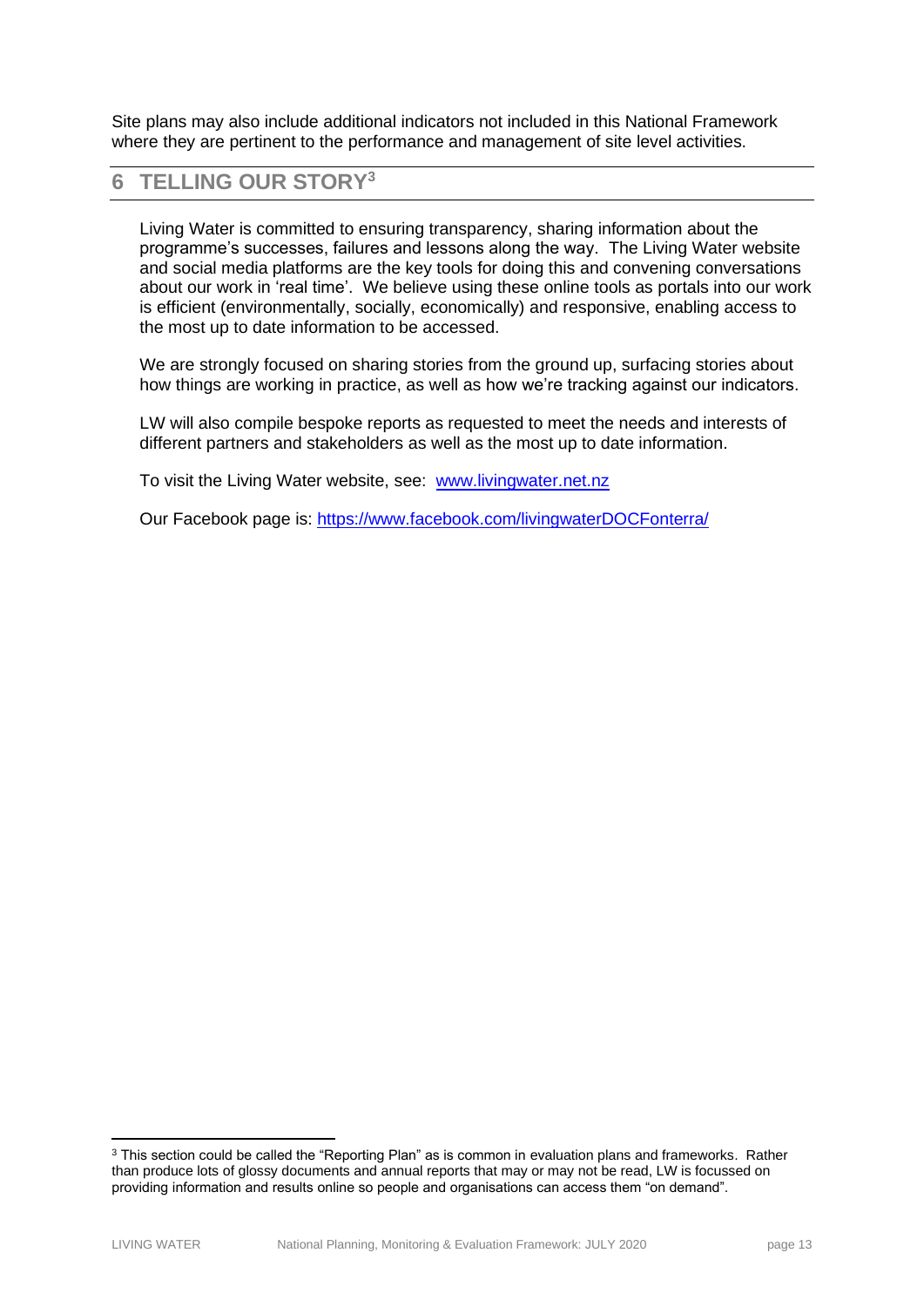# <span id="page-13-0"></span>**APPENDICES**

# <span id="page-13-1"></span>**A. Definitions, descriptions and acronyms**

| <b>Concept</b>                                                   | <b>Definition / Description</b>                                                                                                                                                                                                                                                                                                                                                                                                                                                           | <b>Living Water Interpretation &amp;</b><br><b>Examples</b>                                                                                                                                                                                         |
|------------------------------------------------------------------|-------------------------------------------------------------------------------------------------------------------------------------------------------------------------------------------------------------------------------------------------------------------------------------------------------------------------------------------------------------------------------------------------------------------------------------------------------------------------------------------|-----------------------------------------------------------------------------------------------------------------------------------------------------------------------------------------------------------------------------------------------------|
| Activity                                                         | A thing that a person or group<br>does or has done.                                                                                                                                                                                                                                                                                                                                                                                                                                       | The interventions, actions and processes<br>undertaken to achieve our desired<br>outputs, e.g. fencing, workshops                                                                                                                                   |
| <b>Behaviour</b><br>Change theories<br>(esp stages of<br>change) | Theories that cite<br>environmental, personal and<br>behavioural characteristics as<br>major factors in behavioural<br>determination. Stages of<br>change assesses an<br>individual's readiness to act on<br>a new 'healthier' behaviour.                                                                                                                                                                                                                                                 | This informs uses the stages of change<br>(combined with systems thinking) to<br>understand what barriers or enablers of<br>change are already in place and where<br>gaps might be. See Appendix D for<br>worked example.                           |
| Community                                                        | A group of people living in the<br>same place or having a<br>particular characteristic in<br>common.                                                                                                                                                                                                                                                                                                                                                                                      | This generally refers to 'catchment' or<br>'local' communities who are the people<br>living in the catchment that LW is working<br>in.                                                                                                              |
| Environmentally<br>sustainable<br>farming<br>practices           | Dairy NZ identified 10<br>components for sustainable<br>dairy farming:<br>Competitiveness<br>Farm profit<br>Research & Development<br>$\bullet$<br><b>Talented People</b><br>$\bullet$<br><b>Biosecurity &amp; Product</b><br>$\bullet$<br>Integrity<br>Industry Information<br><b>Systems</b><br>Responsible<br><b>Environmental Stewardship</b><br><b>Animal Welfare</b><br>$\bullet$<br><b>Work Environment</b><br><b>Local Communities</b><br>$\bullet$<br><b>National Prosperity</b> | While generally supporting the DairyNZ<br>definition of sustainable dairying farming,<br>LW believes that it should be broadened<br>to incorporate the concept of farming<br>contributing to local community<br>catchment aspirations.              |
| Evaluation                                                       | The making of a judgement<br>about the amount, number or<br>value of something;<br>assessment.<br>An analysis or interpretation of<br>the collected data and<br>information which delves<br>deeper into the relationships<br>between results and enables<br>reflection, adaptation and<br>change.                                                                                                                                                                                         | For LW evaluation is not an annual or<br>end-of-life activity undertaken by an<br>external consultant, it is incorporated into<br>everyday operations through reflective<br>practices (studying your own practices to<br>improve the way you work). |
| Farm<br>Environment<br>Plan                                      | (Dairy NZ) A farm environment<br>plan is used by farmers to<br>demonstrate how they are<br>achieving good management                                                                                                                                                                                                                                                                                                                                                                      | LW acknowledges that on the ground<br>FEPs in every catchment look different<br>as they respond to local characteristics.<br>LW thinks there is scope for "next                                                                                     |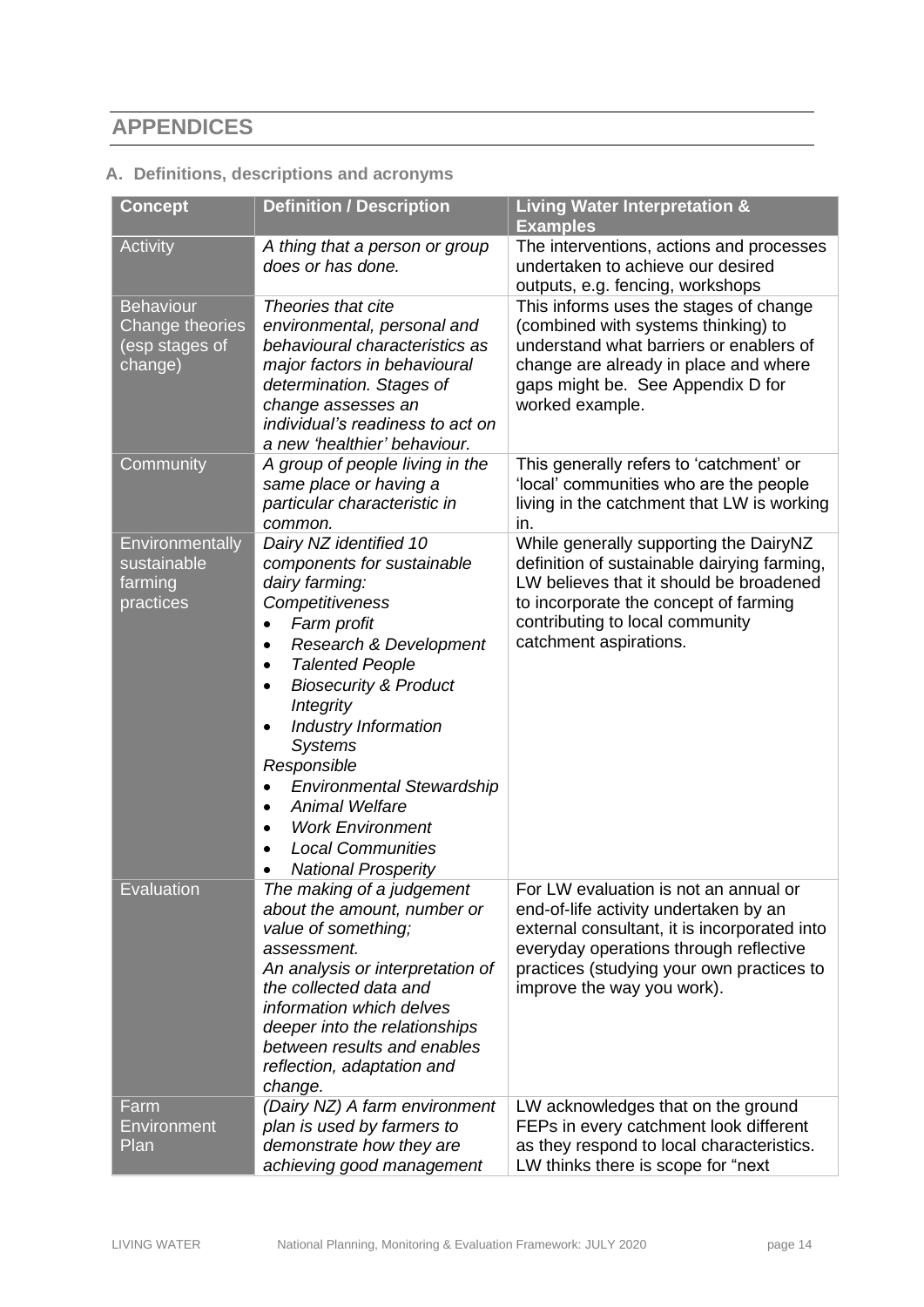| <b>Concept</b>                                   | <b>Definition / Description</b>                                                                                                                                                                                                                                                                                 | <b>Living Water Interpretation &amp;</b><br><b>Examples</b>                                                                                                                                                                                                                                                                                     |
|--------------------------------------------------|-----------------------------------------------------------------------------------------------------------------------------------------------------------------------------------------------------------------------------------------------------------------------------------------------------------------|-------------------------------------------------------------------------------------------------------------------------------------------------------------------------------------------------------------------------------------------------------------------------------------------------------------------------------------------------|
|                                                  | practice on farm. It includes<br>some general farm<br>information, identification of<br>environmental risks, recorded<br>good management practices<br>and actions for improvement<br>under six key topic areas:<br>Water & Irrigation; Nutrient;<br>Effluent; Land & Soil;<br>Waterways; & Waste<br>management. | generation" FEPs to include biodiversity<br>as a key topic and to address priority<br>environmental issues on a farm<br>especially where they are aligned to<br>community catchment aspirations.                                                                                                                                                |
| Game changer                                     | An event, idea or procedure<br>that effects a significant shift in<br>the current way of doing or<br>thinking about something.                                                                                                                                                                                  | The work of LW has supported a<br>significant shift in how dairy farming<br>happens in New Zealand                                                                                                                                                                                                                                              |
| Healthy,<br>ecosystem                            | In good condition, not<br>diseased.                                                                                                                                                                                                                                                                             | LW believes there is no single definition,<br>health is defined by indicators &<br>measures set on a case by case basis.                                                                                                                                                                                                                        |
| Indicator                                        | A thing that indicates the state<br>or level of something.                                                                                                                                                                                                                                                      | This is how LW will see that progress<br>towards a specific outcome is being<br>made. An indicator may combine one or<br>more measures and interpretation to<br>provide something more useful than a<br>measure alone – we call this a composite<br>indicator. We have used a combination<br>of both proxy (indirect) and direct<br>indicators. |
| Input                                            | What is put in, taken in or<br>operated by a process or<br>system.                                                                                                                                                                                                                                              | Human, financial, technical,<br>organisational, cultural and/or social<br>knowledge and resources provided to<br>undertake our activities.                                                                                                                                                                                                      |
| Mātauranga<br>Māori                              | Māori knowledge - the body of<br>knowledge originating from<br>Māori ancestors, including the<br>Māori world view and<br>perspectives, Māori creativity<br>and cultural practices.                                                                                                                              | LW is working to integrate Mātauranga<br>Māori into all our work, through working<br>directly with iwi as partners, including<br>specific tools (e.g. engagement planning,<br>cultural health monitoring) and capacity<br>building for staff in our everyday<br>operations.                                                                     |
| Monitoring                                       | Observe and check progress<br>or quality of (something) over a<br>period of time; keep under<br>systematic review.                                                                                                                                                                                              | For LW this is the systematic and routine<br>collection of information about/from LW<br>projects and activities linked to our<br>strategy and what we are trying to<br>test/learn/demonstrate through activities.<br>It is integrally linked to evaluation.                                                                                     |
| (Monitoring &<br>evaluation)<br><b>Framework</b> | A basic structure underlying a<br>system, concept or text.                                                                                                                                                                                                                                                      | The LW M&E Framework outlines the<br>main thinking that underpins the LW<br>Partnership, the activities chosen to<br>achieve the outcomes sought, and the<br>main indicators of progress and success<br>(the signs used to determine success).                                                                                                  |
| (Monitoring &<br>evaluation) Plan                | A detailed proposal for doing<br>or achieving something.                                                                                                                                                                                                                                                        | The LW M&E plans provide the detailed<br>information on the measures - including                                                                                                                                                                                                                                                                |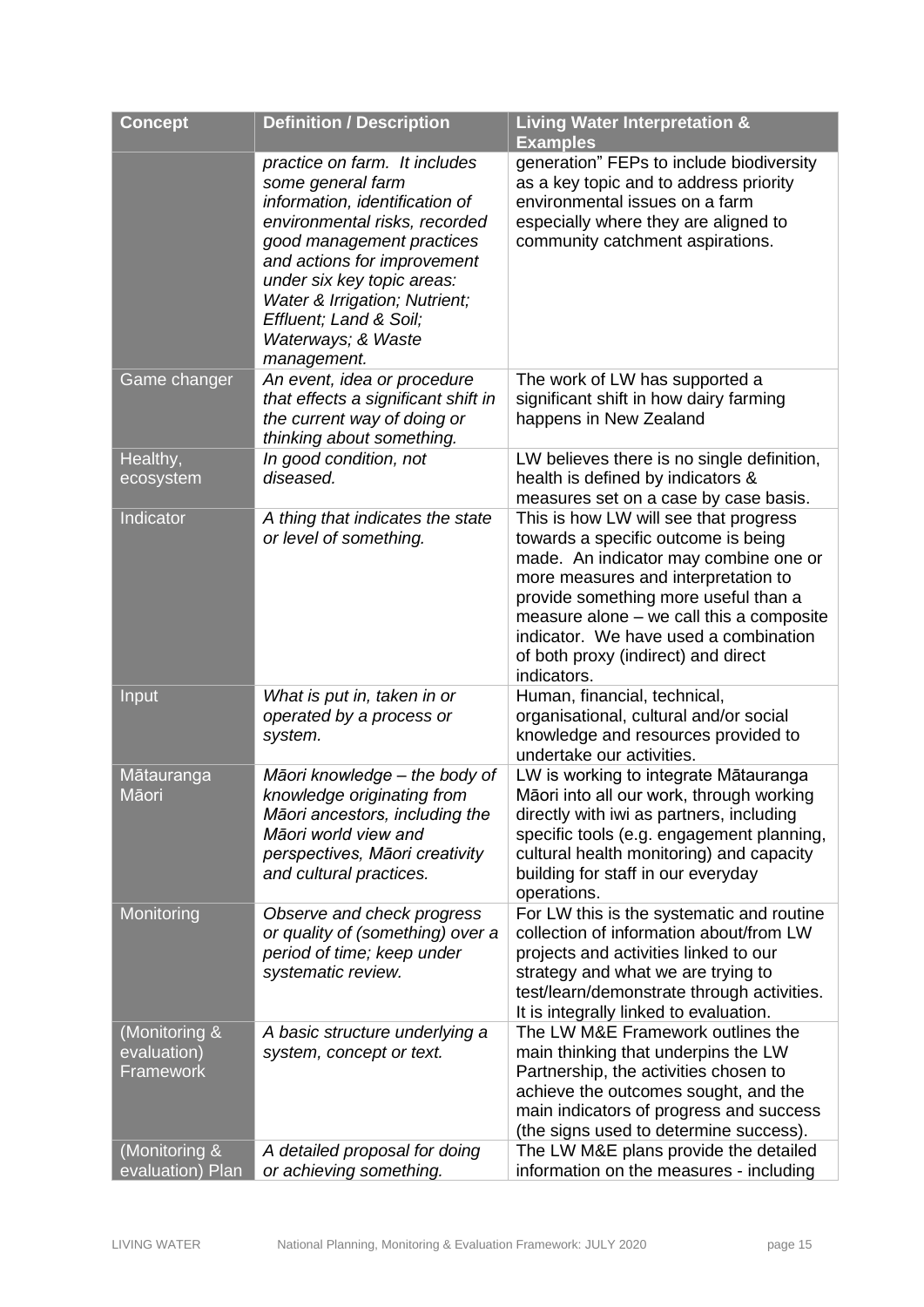| <b>Concept</b>             | <b>Definition / Description</b>                                                                                                                                                 | <b>Living Water Interpretation &amp;</b><br><b>Examples</b>                                                                                                                                                                                                                                                                                                                  |
|----------------------------|---------------------------------------------------------------------------------------------------------------------------------------------------------------------------------|------------------------------------------------------------------------------------------------------------------------------------------------------------------------------------------------------------------------------------------------------------------------------------------------------------------------------------------------------------------------------|
|                            |                                                                                                                                                                                 | methodologies for their collection and<br>analysis, baselines and targets - and<br>evaluation methods.                                                                                                                                                                                                                                                                       |
| Outcome                    | The way a thing turns out; a<br>consequence.                                                                                                                                    | For LW these are the changes we are<br>expecting will result from LW activities<br>across different timescales:<br>Short term (outcomes) - by 2020.<br>Medium-term $-$ by 2023, from the 10<br>$\bullet$<br>years (life) of LW.<br>Long-term - change and impact<br>$\bullet$<br>expected to be seen beyond the 10-<br>year timeframe of LW.                                 |
| Output                     | The amount of something<br>produced by a person,<br>machine or industry.                                                                                                        | For LW these are the immediate and<br>direct result of our activities that<br>contribute to our outcomes, e.g. length of<br>fences, number of reports.                                                                                                                                                                                                                       |
| Partnership                | An association of two of more<br>people as partners.                                                                                                                            | LW is working with a range of<br>organisations contributing to shared<br>activities and/or goals. LW is using the<br>development of rubrics to identify the<br>elements of partnerships and assess<br>their quality.                                                                                                                                                         |
| <b>Resilience</b>          | The capability to recover<br>quickly from difficulties; spring<br>back into shape.                                                                                              | For LW a resilient ecosystem is one that<br>is able to recover from disturbances or<br>remain in a functional ecological state in<br>the event of/in conjunction with other<br>disturbances such as droughts and<br>storms, especially in the face of climate<br>change.                                                                                                     |
| <b>Restore</b>             | Bring back or re-establish,<br>repair, return to former<br>condition.                                                                                                           | LW believes this would look different for<br>different environments and therefore<br>local restoration targets will be developed<br>for each site.                                                                                                                                                                                                                           |
| <b>Scalability</b>         | Capability of a product, system<br>network or process to handle a<br>growing amount of work or its<br>potential to be enlarged to<br>accommodate growth.                        | LW: scalable could be at a catchment,<br>region or national scale.                                                                                                                                                                                                                                                                                                           |
| Social learning            | A theory that proposes that<br>new behaviours can be<br>acquired by observing and<br><i>imitating others.</i>                                                                   | LW is connecting (networking) people<br>and organisations to "do" things together<br>(e.g. testing new interventions, identifying<br>priorities) and jointly reflect on progress<br>and lessons.                                                                                                                                                                             |
| <b>Systems</b><br>thinking | A discipline for seeing wholes.<br>It is a framework for seeing<br>inter-relationships rather than<br>things, for seeing patterns of<br>change rather than static<br>snapshots. | LW recognises that land and water<br>management is a complex challenge. We<br>are using 'systems thinking' (a holistic<br>approach to understanding linkages and<br>interactions between the components of<br>a system) to help frame how we tackle<br>the challenge. We are then making<br>purposeful connections with others so we<br>can work on the challenge together - |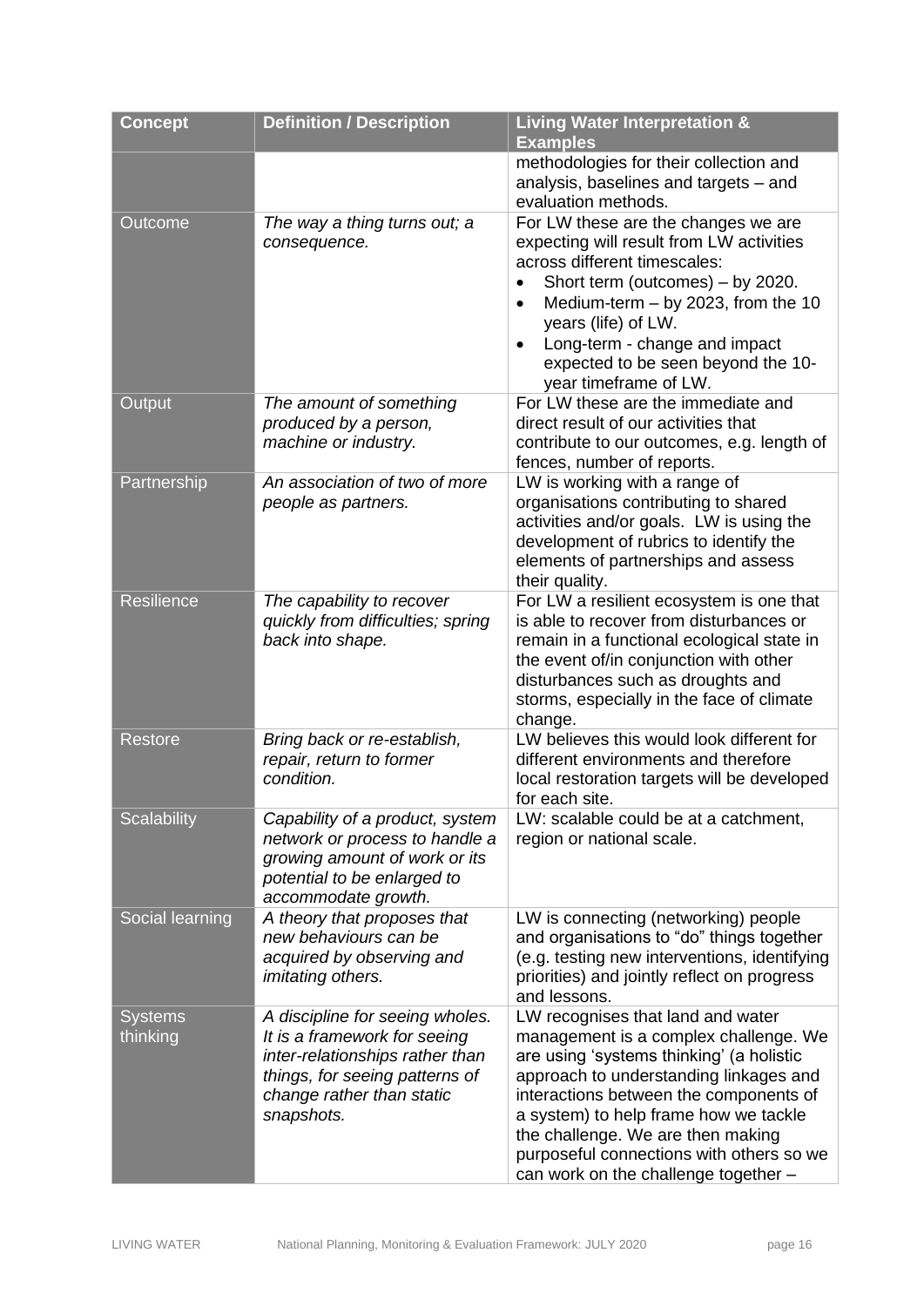| <b>Concept</b>              | <b>Definition / Description</b>                                                                                                                                       | <b>Living Water Interpretation &amp;</b><br><b>Examples</b>                                                                                                                                                                                                                                 |
|-----------------------------|-----------------------------------------------------------------------------------------------------------------------------------------------------------------------|---------------------------------------------------------------------------------------------------------------------------------------------------------------------------------------------------------------------------------------------------------------------------------------------|
|                             |                                                                                                                                                                       | farmers, scientists, mana whenua,<br>councils, and communities.                                                                                                                                                                                                                             |
| <b>Systems level</b>        | (System) a set of things<br>working together as parts of a<br>mechanism or an<br>interconnecting network, a<br>complex whole.                                         | For LW this means working at the level<br>that influences multiple people (e.g.<br>farmers), sectors and sites, e.g. rather<br>than working with individual farmers,<br>working to change standards or what is<br>considered 'best practice' for those<br>managing agricultural drains.     |
| <b>Target</b>               | An objective or result towards<br>which efforts are directed.                                                                                                         | The value of an indicator expected to be<br>achieved at a specific point in time. For<br>LW these will be identified in M&E plans.                                                                                                                                                          |
| <b>Target</b><br>catchments |                                                                                                                                                                       | These are five catchments that LW is<br>working in to test and trial initiatives in<br>practice, namely Wairua River,<br>Northland; Pūkorokoro-Miranda, Hauraki;<br>Peat Lakes, Waikato; Ararira-LII River,<br>Canterbury; Waituna Lagoon, Southland                                        |
| Theory of<br>change (TOC)   | A supposition or a system of<br>ideas intended to explain<br>something, especially one<br>based on general principles<br>independent of the thing to be<br>explained. | The LW TOC outlines our theory<br>(informed by evidence) for how we think<br>change happens - the uptake of more<br>environmentally sustainable farming<br>practices - and therefore explains why<br>we have chosen a particular set of<br>initiatives to achieve/influence that<br>change. |
| Uptake                      | The action of taking up or<br>making use of something that<br>is available.                                                                                           | For LW this means or shows that people<br>are using or applying tools and learnings<br>developed.                                                                                                                                                                                           |
| <b>Acronyms</b>             | DOC - Department of Conservation<br>GMP - Good Management Practice<br>LW - Living Water<br>FEP - Farm Environment Plan<br>SDWA - Sustainable Dairying: Water Accord   | NPSFM - National Policy Statement for Freshwater Management                                                                                                                                                                                                                                 |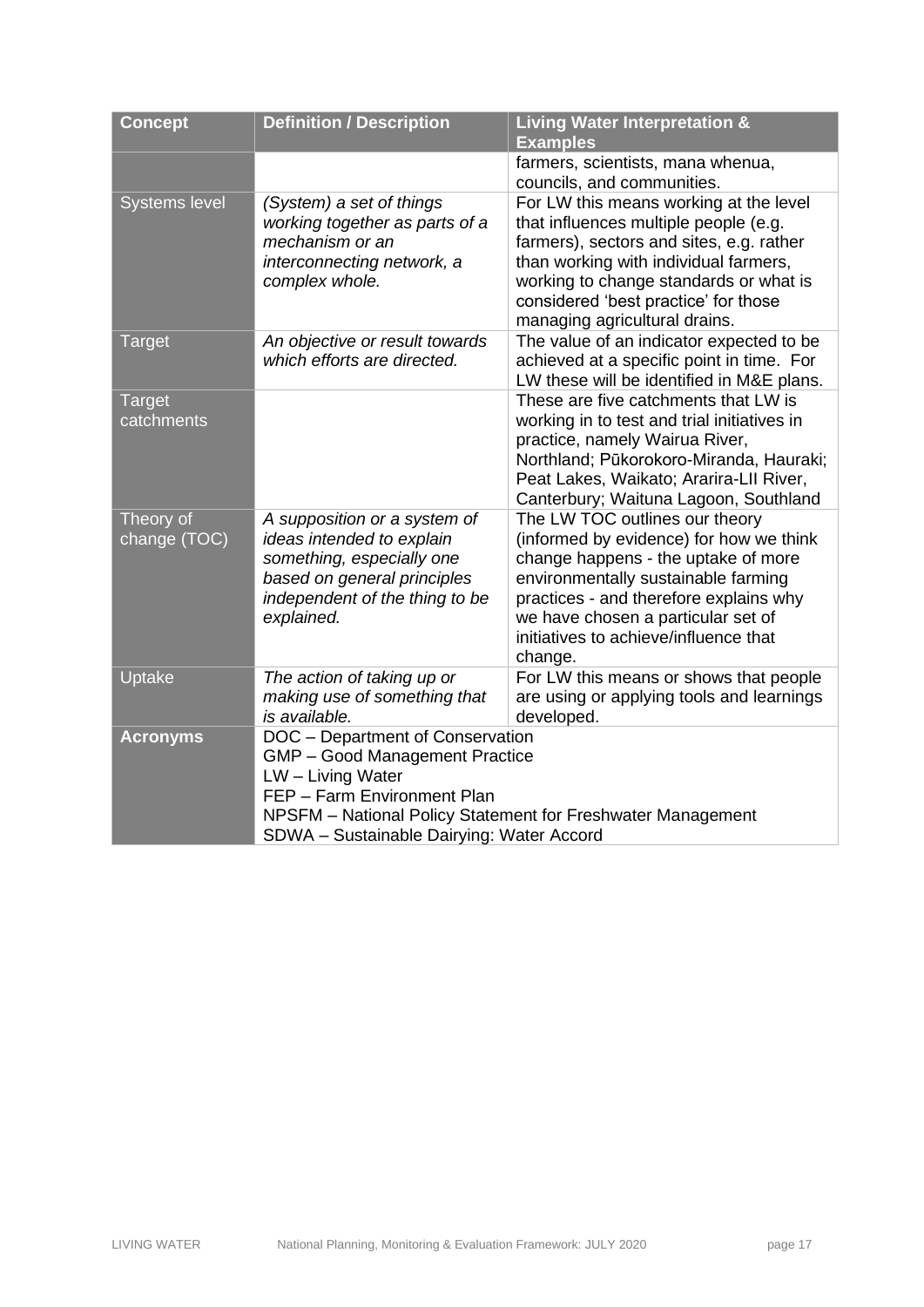#### **B. Theory of Change Structure**



<span id="page-17-0"></span>(After Will Allen, Diagramming a Theory of Change, July 2016)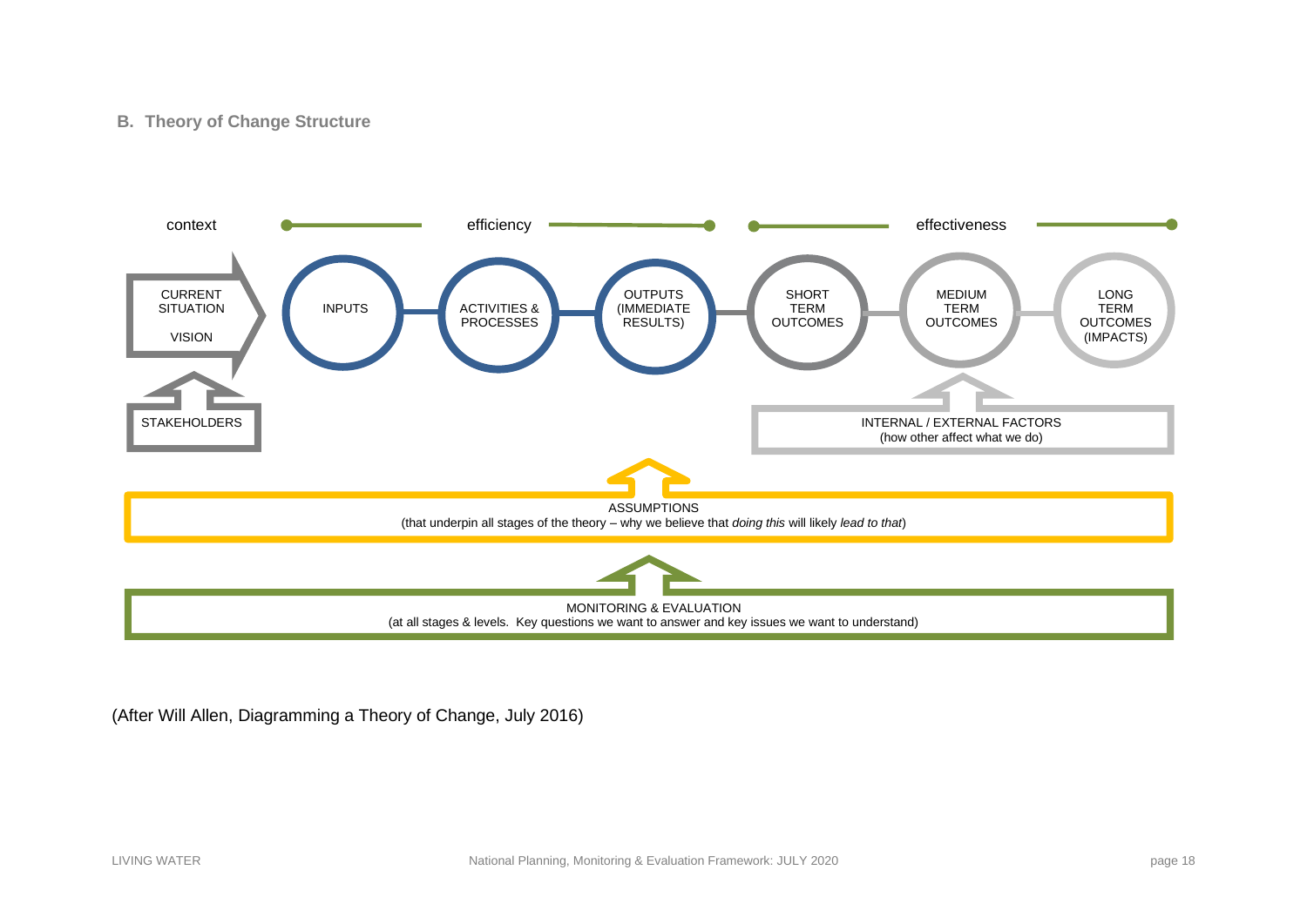# <span id="page-18-0"></span>**C. Logic Model Diagram including Indicators**

| <b>ACTIVITIES / OUTPUTS</b>  | <b>SHORT TERM OUTCOMES &amp; INDICATORS</b>       | <b>MEDIUM TERM OUTCOMES &amp; INDICATORS</b> |                                                                               | <b>LONG TERM OUTCOMES</b>       |
|------------------------------|---------------------------------------------------|----------------------------------------------|-------------------------------------------------------------------------------|---------------------------------|
|                              | (BY 2020)                                         |                                              | (BY 2023)                                                                     | (IMPACTS)                       |
| Partnerships with a shared   | A. Robust and resilient partnerships built across | Е.                                           | Partnerships built at systems levels across catchments, regions and sectors   | Healthy resilient lowland       |
| vision                       | operational agencies and iwi in target            |                                              | increased.                                                                    | freshwater systems              |
| - Co-design & delivery       | catchments.                                       |                                              | Number of partnerships built with organisations involved in the land and      |                                 |
| Sprint planning process      | Number of partnerships                            |                                              | water management and farming sectors                                          | Profitable responsible dairying |
| - Mana Enhancing             | Quality of partnerships                           |                                              | Quality of partnerships                                                       |                                 |
| Agreements                   | B. Fonterra & DOC staff capability for            |                                              | Number of projects that build iwi capacity and capability to facilitate       | Shared understanding of the     |
| - Cultural health            | operationalising freshwater improvement           |                                              | freshwater improvement initiatives                                            | interdependence of agriculture, |
| assessments                  | initiatives in productive landscapes increased.   |                                              | Environmentally sustainable dairying practices on Fonterra farms in target    | economy and environment         |
| Trialling and implementing   | Staff (SDA & Ranger) capability self-             |                                              | catchments increased.                                                         |                                 |
| technical solutions          | assessment                                        |                                              | Percentage of Fonterra farmers implementing freshwater improvement            |                                 |
| - Nutrient & sediment        | C. Support for and ownership by farmers of the    |                                              | actions in target catchments                                                  |                                 |
| management tools             | need for on-farm practices changes increased.     |                                              | Percentage of farms in target catchments that have an FEP                     |                                 |
| - Naturalising agricultural  | Percentage of Fonterra farms engaged in           |                                              | G. Game-changing & scalable freshwater solutions rolled out regionally and/or |                                 |
| drains                       | target catchments                                 |                                              | nationally.                                                                   |                                 |
| - Biodiversity included in   | On-farm initiatives to improve freshwater         |                                              | Number of LW solutions rolled out regionally and/or nationally                |                                 |
| Fonterra's national farm     | ecosystems in target catchments increased.        |                                              | Number of agencies applying solutions and knowledge developed                 |                                 |
| environment plan template    | Percentage of Fonterra farms implementing         |                                              | through the LW partnership                                                    |                                 |
| Championing change with      | freshwater improvement actions in target          |                                              | H. Freshwater biophysical indicators in target catchments improved.           |                                 |
| others                       | catchments                                        |                                              | Water quality                                                                 |                                 |
| - Case studies, shared       |                                                   |                                              | Area of freshwater habitat enhanced                                           |                                 |
| learnings, research papers   |                                                   |                                              | Contaminant reduction attributable to LW interventions                        |                                 |
| - Partnerships with industry |                                                   |                                              | The mauri of target catchments improved.                                      |                                 |
| orgs, research institutions  |                                                   |                                              | Mauri monitoring scores                                                       |                                 |
|                              |                                                   |                                              | Freshwater values improved while farm profitability was maintained or         |                                 |
|                              |                                                   |                                              | improved in target catchment farms.                                           |                                 |
|                              |                                                   |                                              | Number of tools and solutions with clear cost/benefit analysis available      |                                 |
|                              |                                                   |                                              | for farm and catchment scale application                                      |                                 |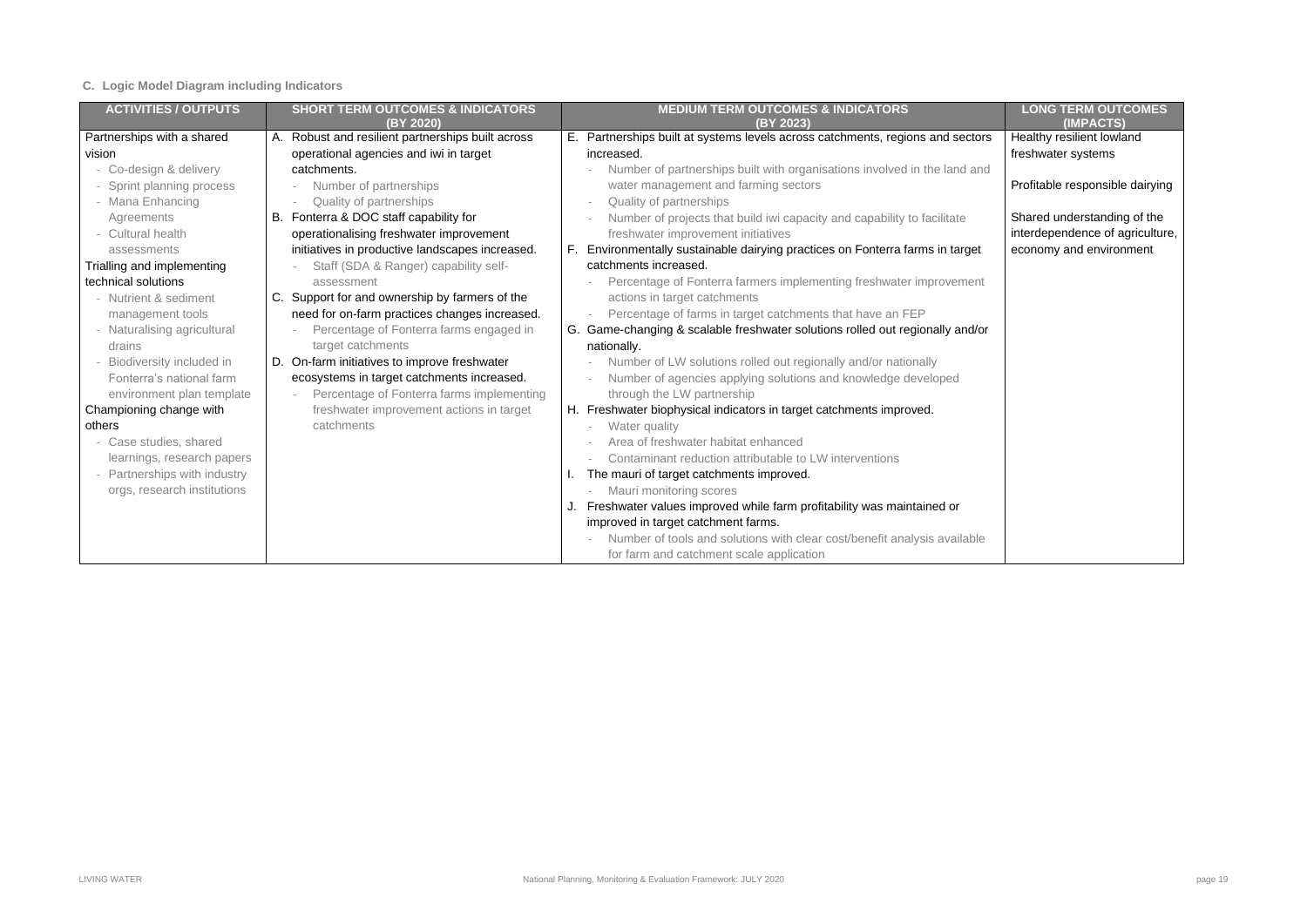#### **D. Worked example of a change journey**

<span id="page-19-0"></span>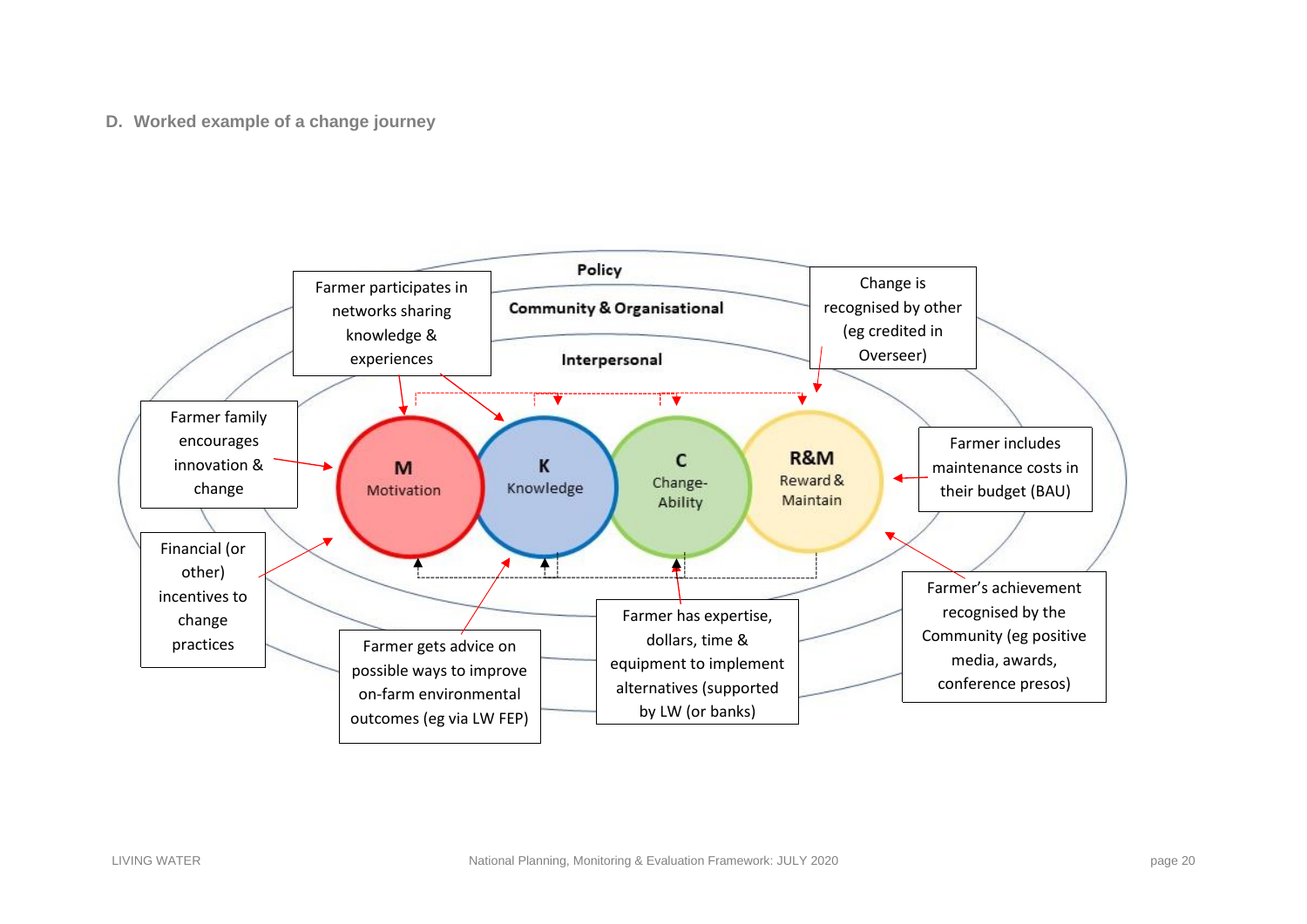**E. Living Water Activities (not exhaustive list) mapped to change stages**

<span id="page-20-0"></span>

| <b>Motivation</b>            | <b>Knowledge</b>                              | <b>Change-Ability</b>               | <b>Reward &amp; Maintain</b>                              |
|------------------------------|-----------------------------------------------|-------------------------------------|-----------------------------------------------------------|
| Being engaged, inspired or   | Knowing what change is possible               | Having the capacity & capability    | <b>Being recognised &amp;</b>                             |
| motivated to change          |                                               | to change                           | affirmed for making the                                   |
|                              |                                               |                                     | change & committing to                                    |
|                              |                                               |                                     | continuing it                                             |
| <b>Expectations &amp;</b>    | <b>Trialling &amp; Implementing Technical</b> | <b>Trialling &amp; Implementing</b> | Recognition by industry:                                  |
| Acknowledgement from         | <b>Solutions</b>                              | <b>Technical Solutions</b>          | *Develop and share                                        |
| Leaders: Fonterra and DOC    | Demonstrating options (knowledge)             | Resources for change:               | farmer change                                             |
| public commitment to LW      | sharing): *Provide funding and                | *Provide funding and                | journey stories                                           |
| (SteerCo, CEO etc).          | expertise to deliver on-farm                  | expertise to deliver on-farm        | [tellingourstory].                                        |
| Peer expectations &          | interventions (as demonstrations).            | interventions.                      | Profile 'LW-standard'                                     |
| prestige: *Develop and share | *Work on private land but show                | Co-fund new expertise into          | farmers in local and                                      |
| farmer change journey        | how it is transferrable to public /           | council to support                  | national media.                                           |
| stories [tellingourstory]    | rated assets.                                 | implementation of new               | Peer & community                                          |
| *Work on private land but    | Knowledge of what changes could               | approaches.                         | recognition:                                              |
| show how it is transferrable | be made: Develop on-farm                      | <b>Championing Change with</b>      | Quantify                                                  |
| to public / rated assets.    | information and planning tools for            | <b>Others</b>                       | environmental results                                     |
| Prestige & rewards: Develop  | sector-wide use.                              | Skills for change:                  | attributable to on-                                       |
| the LW brand and standards   | Develop effective low-tech, low-              | Identify skills and build           | farm interventions to                                     |
| as high integrity & highly   | cost nutrient & sediment                      | capacity of partners to             | track progress                                            |
| prestigious                  | management tools.                             | support practice changes            | Use LW website to                                         |
|                              | Develop new techniques for                    |                                     | profile all people                                        |
|                              | addressing specific issues in                 |                                     | programme                                                 |
|                              | different situations.                         |                                     | contributors.                                             |
|                              | <b>Championing Change with Others</b>         |                                     |                                                           |
|                              | Cost on-farm interventions.                   |                                     | *indicates examples of                                    |
|                              | Knowledge of what changes could               |                                     | initiatives contributing to more<br>than one change stage |
|                              | be made:                                      |                                     |                                                           |
|                              | *Share learning & case studies;               |                                     |                                                           |
|                              | presentations and research                    |                                     |                                                           |
|                              | papers.                                       |                                     |                                                           |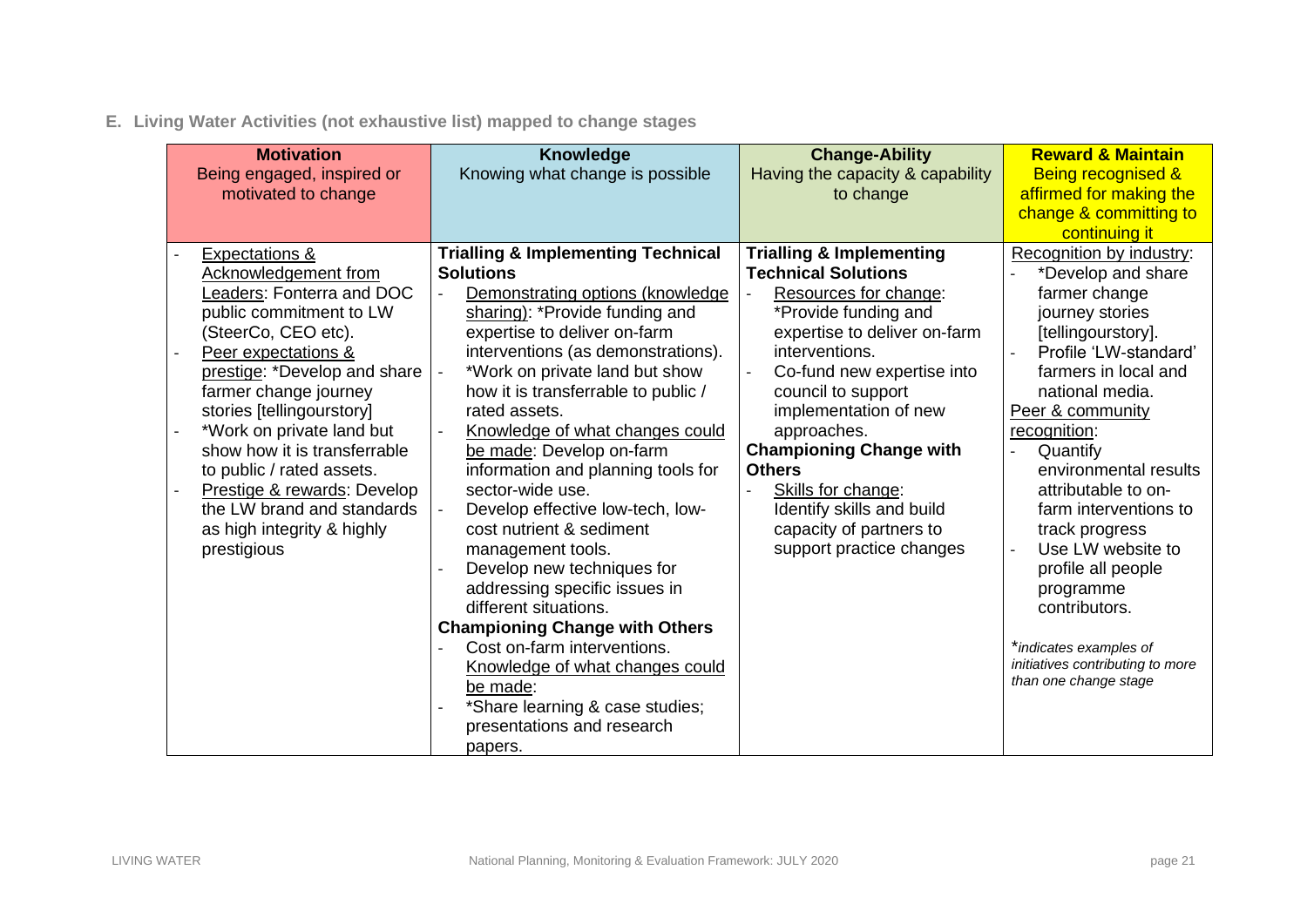# **F. Information Sources for Key Evaluation Questions**

<span id="page-21-0"></span>

| <b>Evaluation Question</b>                                                                                                                                                                                                                                                                                        | <b>Information Sources</b>                                                                                                                                                                                                                                                                                                                                                                                                                                      |
|-------------------------------------------------------------------------------------------------------------------------------------------------------------------------------------------------------------------------------------------------------------------------------------------------------------------|-----------------------------------------------------------------------------------------------------------------------------------------------------------------------------------------------------------------------------------------------------------------------------------------------------------------------------------------------------------------------------------------------------------------------------------------------------------------|
| 1. How have the partnerships LW<br>formed affected the success of the<br>programme?<br>What changed for partners as a<br>$\bullet$<br>result of LW?<br>What have partners learned<br>$\bullet$ .<br>from LW that can be applied<br>elsewhere?                                                                     | Case studies, stories (incl video)<br>Participant feedback<br>Site & project team reflections<br>Indicators:<br>(2) Quality of partnerships.<br>(7) Number of projects that build iwi capacity and capability to facilitate freshwater<br>improvement initiatives.<br>(11) Number of agencies applying solutions and knowledge developed through the LW<br>partnership.                                                                                         |
| 2. What evidence is there that<br>interventions and approaches are<br>being (or likely to be) scaled up and<br>out?                                                                                                                                                                                               | Case studies, stories (incl video)<br>Feedback from industry and partners<br>Uptake of technical solutions (downloads from website, participant feedback)<br>Indicators:<br>(10) Number of LW solutions rolled out regionally and/or nationally.<br>(11) Number of agencies applying solutions and knowledge developed through the LW<br>partnership.                                                                                                           |
| 3. How, and to what extent, has Living<br>Water accelerated the pace of the<br>adoption of sustainable dairying<br>practices?<br>What are the main barriers to,<br>$\bullet$ .<br>and enablers of change?<br>What significant changes have<br>$\bullet$<br>occurred in farming practices in<br>target catchments? | Case studies, stories (incl video)<br>Uptake of technical solutions (downloads from website, participant feedback)<br>Participant feedback<br>Site & project team reflections<br>Indicators:<br>(8) Percentage of Fonterra farmers implementing freshwater improvement actions in target<br>$\mathbb{L}^{\mathbb{N}}$<br>catchments<br>(9) Percentage of farms in target catchments that have an FEP<br>(15) Number of projects that integrate Mātauranga Māori |
| To what extent has Living Water<br>4.<br>restored freshwater ecosystems                                                                                                                                                                                                                                           | Case studies, stories (incl video)<br>Farm and catchment photo point comparisons<br>Indicators:                                                                                                                                                                                                                                                                                                                                                                 |